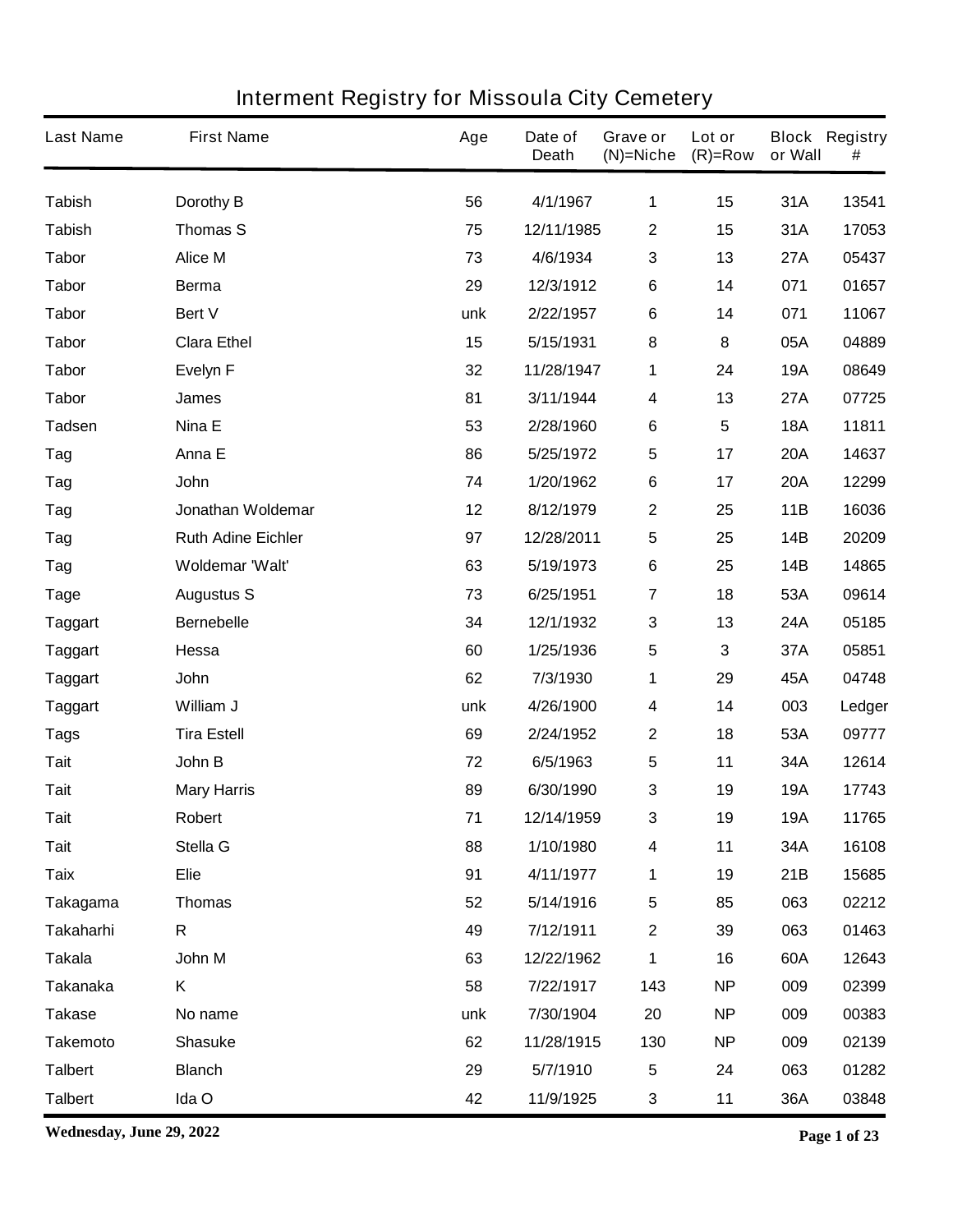| <b>Last Name</b> | <b>First Name</b>            | Age       | Date of<br><b>Death</b> | Grave or<br>$(N)$ =Niche | Lot or<br>$(R)=Row$     | or Wall    | <b>Block Registry</b><br># |
|------------------|------------------------------|-----------|-------------------------|--------------------------|-------------------------|------------|----------------------------|
| <b>Talbert</b>   | Lula                         | 65        | 4/19/1928               | 1                        | $5\phantom{.0}$         | <b>26A</b> | 04286                      |
| <b>Talbott</b>   | <b>Orpha Miller</b>          | 56        | 9/26/1941               | $\overline{7}$           | 17                      | 37A        | 07163                      |
| <b>Tallmadge</b> | <b>Eugene E</b>              | 71        | 2/13/1912               | 1                        | 13                      | 004        | 01548                      |
| <b>Talmadge</b>  | <b>Mary F</b>                | 91        | 4/20/1935               | $\mathbf{2}$             | 13                      | 004        | 05660                      |
| <b>Tamaka</b>    | R                            | 43        | 2/10/1914               | 122                      | <b>NP</b>               | 009        | 01827                      |
| <b>Tanguary</b>  | <b>Rachel Eliza</b>          | 73        | 6/11/1951               | $6\phantom{1}6$          | 33                      | 10.5       | 09602                      |
| <b>Tanner</b>    | <b>Basil D</b>               | 51        | 11/1/1981               | 7                        | 23                      | 11B        | 16419                      |
| <b>Tanner</b>    | Edi                          | 89        | 10/18/1973              | $\overline{\mathbf{4}}$  | 11                      | 40A        | 14962                      |
| <b>Tanner</b>    | <b>Florence Irene</b>        | 71        | 10/8/1989               | 1                        | 10                      | 02B        | 17605                      |
| <b>Tanner</b>    | <b>Francis Blair</b>         | 39        | 12/25/1885              | $\mathbf{3}$             | $\mathbf 2$             | 019        | 16774                      |
| <b>Tanner</b>    | <b>Harry Theodore</b>        | 64        | 8/11/1986               | 8                        | 23                      | 11B        | 17169                      |
| <b>Tanner</b>    | <b>Julia Ann Overstreet</b>  | 95        | 8/4/1988                | $\mathbf 3$              | 11                      | 40A        | 17454                      |
| <b>Tanner</b>    | <b>Ronald Russell</b>        | 20        | 5/31/1970               | 7                        | 13                      | 01A        | 14208                      |
| <b>Tanner</b>    | <b>Roy E (REMOVED)</b>       | 34        | 12/20/1975              | $\sqrt{5}$               | $\overline{\mathbf{7}}$ | <b>18A</b> | 15396                      |
| <b>Tanner</b>    | <b>Rubert A</b>              | 64        | 3/12/1982               | $\boldsymbol{2}$         | 10                      | 02B        | 16466                      |
| <b>Taplett</b>   | <b>Charles W</b>             | 60        | 7/14/1943               | 3                        | 21                      | 010        | 07568                      |
| <b>Taplett</b>   | <b>Dorothy M Derringer</b>   | 89        | 3/13/2011               | $\bf 6$                  | 2                       | 040        | 20117                      |
| <b>Taplett</b>   | <b>Kenneth C</b>             | 45        | 6/25/1960               | $\boldsymbol{4}$         | 21                      | 010        | 11933                      |
| <b>Taplett</b>   | <b>Maurice Lyle</b>          | 84        | 8/20/2000               | $\bf 6$                  | 2                       | 040        | 19090                      |
| <b>Tapley</b>    | <b>Donald A</b>              | 1 mos     | 12/25/1924              | $\mathbf 3$              | 41                      | 55A        | 03697                      |
| <b>Tarbet</b>    | <b>Marion M</b>              | 28        | 7/2/1935                | $\overline{\mathbf{5}}$  | 3                       | 047        | 05709                      |
| <b>Tarr</b>      | John                         | 50        | 5/9/1925                | $\mathbf{3}$             | 22                      | 36A        | 03766                      |
| <b>Tatley</b>    | <b>Archie C</b>              | 2         | 12/28/1912              | 6                        | 46                      | 063        | 01672                      |
| <b>Tatley</b>    | <b>Hans Lewis</b>            | 75        | 2/13/1948               | $\mathbf{3}$             | 6                       | 54A        | 08707                      |
| <b>Tatro</b>     | No name                      | <b>SB</b> | 4/8/1937                | FT <sub>5</sub>          | 6                       | 47A        | 06041                      |
| <b>Tawlks</b>    | <b>Elsie Marie</b>           | unk       | 12/1/1959               | 8                        | 14                      | 34A        | 11762                      |
| <b>Taylor</b>    | Alva A                       | unk       | 7/6/1890                | $\bf 6$                  | 10                      | 018        | 16334                      |
| <b>Taylor</b>    | <b>Alvin A</b>               | 71        | 12/17/1925              | $\overline{\mathbf{4}}$  | 10                      | 018        | 03868                      |
| <b>Taylor</b>    | <b>Andrew A</b>              | 74        | 11/15/1925              | $\bf 6$                  | 18                      | 36A        | 03852                      |
| <b>Taylor</b>    | <b>Arthur</b>                | 38        | 4/22/1921               | $\boldsymbol{4}$         | 124                     | 063        | 03055                      |
| <b>Taylor</b>    | <b>Arthur S</b>              | 72        | 8/5/1994                | $\mathbf{2}$             | 11                      | 18B        | 18292                      |
| <b>Taylor</b>    | Augusta                      | 86        | 5/12/1969               | $\sqrt{5}$               | 15                      | 59A        | 14010                      |
| <b>Taylor</b>    | <b>Charlotte Crutchfield</b> | 44        | 5/7/1983                | $\overline{7}$           | 9                       | 027        | 16661                      |

**Wednesday, June 29, 2022 Page 2 of 23**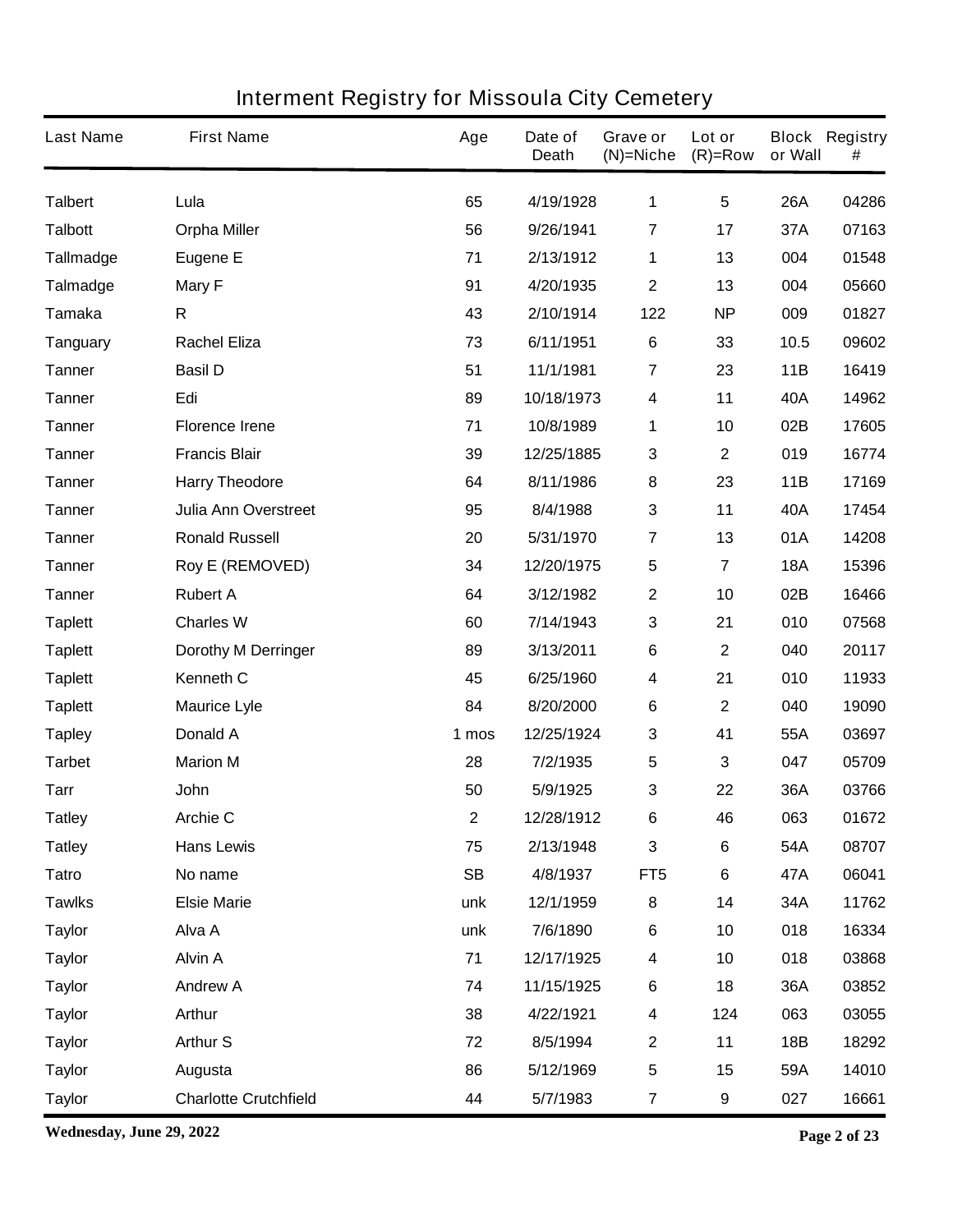| <b>Last Name</b> | <b>First Name</b>             | Age    | Date of<br><b>Death</b> | Grave or<br>$(N)$ =Niche | Lot or<br>$(R)=Row$     | or Wall    | <b>Block Registry</b><br># |
|------------------|-------------------------------|--------|-------------------------|--------------------------|-------------------------|------------|----------------------------|
| <b>Taylor</b>    | <b>Christopher L</b>          | unk    | 12/31/1914              | 8                        | 8                       | 050        | 01981                      |
| <b>Taylor</b>    | <b>Clarence Edward</b>        | 75     | 7/21/1946               | 6                        | 10                      | 07A        | 08343                      |
| <b>Taylor</b>    | <b>Cora Dutton</b>            | 68     | 11/23/1938              | 5                        | $5\phantom{.0}$         | <b>13A</b> | 06542                      |
| <b>Taylor</b>    | Dorothy B                     | 79     | 8/13/1982               | 6                        | 11                      | 58A        | 16527                      |
| <b>Taylor</b>    | EK.                           | 74     | 2/25/1970               | 6                        | 12                      | 30A        | 14140                      |
| <b>Taylor</b>    | <b>Edel Luella</b>            | 74     | 1/31/1960               | 5                        | 13                      | <b>19A</b> | 11874                      |
| <b>Taylor</b>    | <b>Edgar Wilburn</b>          | 58     | 9/19/1939               | 4                        | 9                       | 010        | 06726                      |
| <b>Taylor</b>    | <b>Edward A</b>               | 26     | 11/28/1928              | 5                        | 10                      | 07A        | 04421                      |
| <b>Taylor</b>    | <b>Edwin A</b>                | 67     | 10/7/1952               | 6                        | 13                      | <b>19A</b> | 09951                      |
| <b>Taylor</b>    | <b>Elaine A</b>               | 88     | 11/13/1976              | 5                        | 12                      | 30A        | 15587                      |
| <b>Taylor</b>    | <b>Eli Frederic</b>           | 47     | 11/20/1922              | 5                        | 102                     | 063        | 03327                      |
| <b>Taylor</b>    | <b>Elizabeth L</b>            | 80     | 4/22/1950               | 1                        | $\mathbf 2$             | 24A        | 09296                      |
| <b>Taylor</b>    | <b>Erica Patricia Rose</b>    | 5 mos  | 12/11/1993              | 3                        | 16                      | 41A        | 18199                      |
| <b>Taylor</b>    | <b>Ernest A</b>               | 73     | 4/10/1963               | 7                        | $\mathbf 2$             | 53A        | 12591                      |
| <b>Taylor</b>    | Eva                           | 83     | 4/2/1976                | 8                        | 10                      | 22B        | 15501                      |
| <b>Taylor</b>    | <b>Eve Waltermire</b>         | 86     | 12/30/1987              | 5                        | 6                       | <b>28A</b> | 17367                      |
| <b>Taylor</b>    | <b>Frank Milnar</b>           | 82     | 2/7/1938                | 8                        | 4                       | 046        | 06377                      |
| <b>Taylor</b>    | <b>Frank W</b>                | 46     | 8/28/1918               | 5                        | 4                       | 059        | 02570                      |
| <b>Taylor</b>    | George                        | 58     | 2/15/1946               | $\mathbf 2$              | 5                       | 54A        | 08225                      |
| <b>Taylor</b>    | George E                      | unk    | 9/6/1920                | 5BT6                     | 10                      | 018        | 02972                      |
| <b>Taylor</b>    | <b>Gwendolyn Viola Lawson</b> | 37     | 2/2/1997                | $6\phantom{1}$           | 3                       | 02B        | 18587                      |
| <b>Taylor</b>    | <b>Harriett A</b>             | 92     | 8/21/1941               | 7                        | 1                       | 057        | 07141                      |
| <b>Taylor</b>    | <b>Harry</b>                  | 69     | 8/29/1919               | 5                        | 9                       | 058        | 02816                      |
| <b>Taylor</b>    | Harry S                       | 76     | 4/23/1958               | 8                        | 10                      | 018        | 11379                      |
| <b>Taylor</b>    | Harry T                       | 27     | 4/23/1945               | 8                        | $\mathbf{2}$            | 53A        | 08953                      |
| <b>Taylor</b>    | <b>Hazel Mae Shepard</b>      | 83     | 2/16/1998               | 1                        | 11                      | 18B        | 18736                      |
| <b>Taylor</b>    | <b>Ivy Lee</b>                | 64     | 5/15/1950               | $\bf 6$                  | 20                      | 09A        | 09318                      |
| <b>Taylor</b>    | James                         | 48     | 12/20/1928              | $\overline{\mathbf{5}}$  | 23                      | 45A        | 04445                      |
| <b>Taylor</b>    | Jane E                        | unk    | 7/2/1890                | $\bf 6$                  | 10                      | 018        | 12249                      |
| <b>Taylor</b>    | Jesse J                       | 48     | 9/25/1906               | <b>2BT4</b>              | $\overline{\mathbf{5}}$ | 017        | 00622                      |
| <b>Taylor</b>    | John                          | 82     | 2/11/1945               | 4                        | 17                      | 007        | 07971                      |
| <b>Taylor</b>    | John C Jr                     | 2 mos  | 11/12/1924              | $\bf 6$                  | 20                      | 56A        | 03682                      |
| <b>Taylor</b>    | Lawrence                      | 23 mos | 4/14/1901               | 6                        | 14                      | 003        | 00010                      |

**Wednesday, June 29, 2022 Page 3 of 23**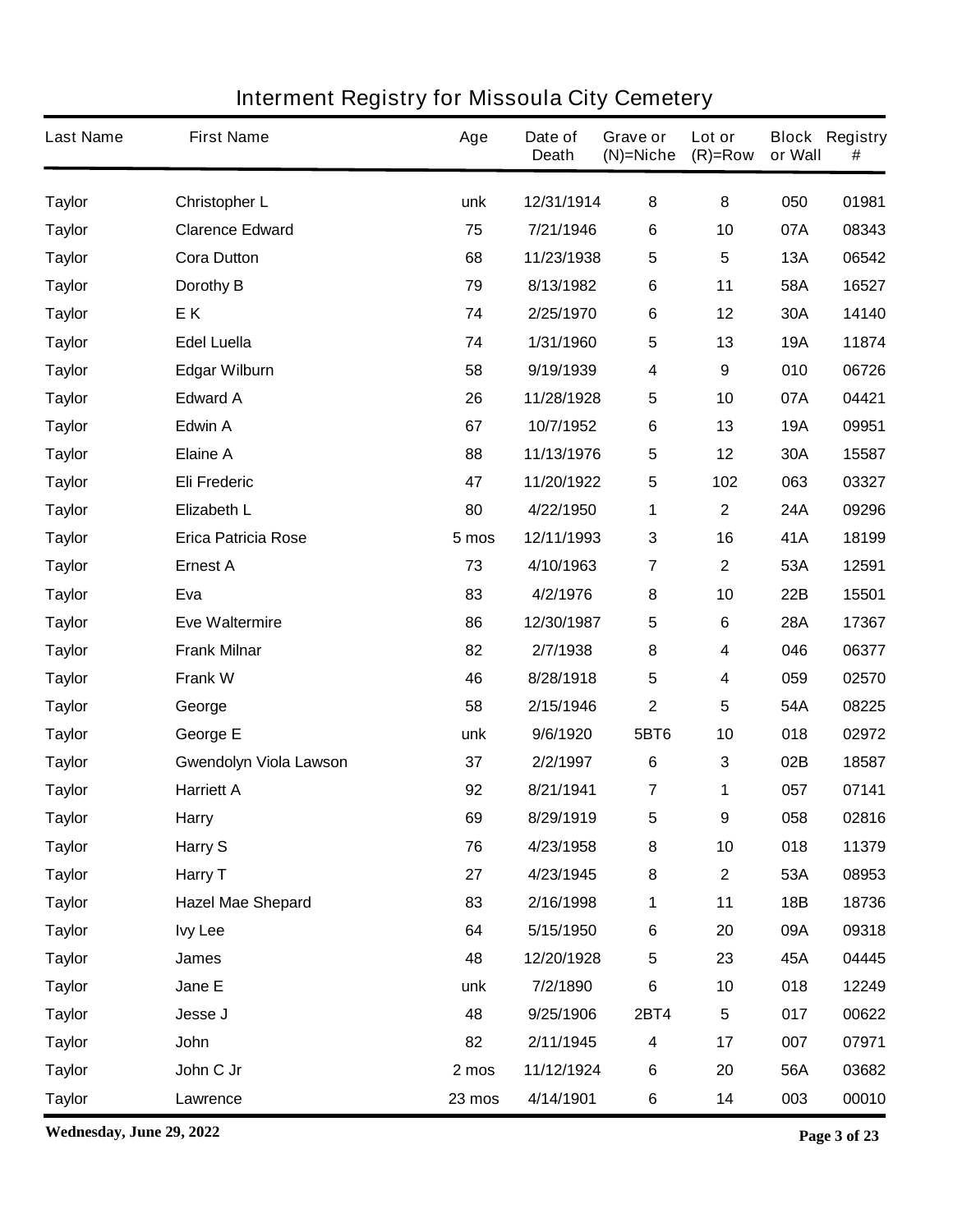| <b>Last Name</b> | <b>First Name</b>               | Age       | Date of<br><b>Death</b> | Grave or<br>$(N)$ =Niche | Lot or<br>$(R)=Row$     | or Wall    | <b>Block Registry</b><br># |
|------------------|---------------------------------|-----------|-------------------------|--------------------------|-------------------------|------------|----------------------------|
| <b>Taylor</b>    | <b>Lawrence Henry</b>           | 83        | 4/17/1963               | 6                        | 8                       | 025        | 12619                      |
| <b>Taylor</b>    | <b>Lorene M Phillips</b>        | 89        | 11/1/1987               | $\boldsymbol{2}$         | $\mathbf 2$             | 53A        | 17349                      |
| <b>Taylor</b>    | <b>Lorenzo Dow</b>              | 75        | 3/27/1952               | $\overline{\mathbf{4}}$  | 14                      | 58A        | 09808                      |
| <b>Taylor</b>    | Louise                          | 68        | 3/12/1945               | 3                        | 10                      | 018        | 07987                      |
| <b>Taylor</b>    | <b>Mary</b>                     | 77        | 8/21/1950               | $\mathbf{3}$             | 17                      | 007        | 09386                      |
| <b>Taylor</b>    | <b>Mary Ann Marin</b>           | 90        | 4/21/1984               | 4                        | 6                       | 059        | 16809                      |
| <b>Taylor</b>    | <b>Mary H</b>                   | 49        | 3/20/1912               | $\bf 6$                  | $\overline{\mathbf{7}}$ | 070        | 01566                      |
| <b>Taylor</b>    | <b>Myrta Ellen</b>              | 100       | 3/27/1976               | $\mathbf 3$              | 14                      | 58A        | 15481                      |
| <b>Taylor</b>    | <b>Myrtie E</b>                 | 49        | 8/7/1914                | $\overline{7}$           | 4                       | 046        | 01914                      |
| <b>Taylor</b>    | No name                         | <b>SB</b> | 6/10/1924               | $\bf 6$                  | 34                      | 56A        | 03619                      |
| <b>Taylor</b>    | Otto                            | 28        | 7/25/1941               | $\mathbf{2}$             | 21                      | 8.5        | 07125                      |
| <b>Taylor</b>    | Rosella C                       | 77        | 12/19/1939              | 6                        | 9                       | 058        | 06771                      |
| <b>Taylor</b>    | <b>Sarah Marion White</b>       | 21        | 12/25/1925              | 8                        | $\mathbf 2$             | 016        | 03873                      |
| <b>Taylor</b>    | <b>Sarah White</b>              | 85        | 6/2/1950                | 8                        | 14                      | 33A        | 09325                      |
| <b>Taylor</b>    | <b>Thomas H</b>                 | 79        | 1/13/1946               | $\mathbf{2}$             | $\mathbf 2$             | 24A        | 08201                      |
| <b>Taylor</b>    | Victoria A                      | unk       | 5/17/1897               | 5                        | 10                      | 018        | 16586                      |
| <b>Taylor</b>    | <b>Willard E</b>                | 73        | 2/27/1951               | 5BT6                     | $\boldsymbol{9}$        | 058        | 09574                      |
| <b>Taylor</b>    | <b>William Richard</b>          | 74        | 3/11/1937               | $6\phantom{1}6$          | 5                       | <b>13A</b> | 06025                      |
| <b>Taylor</b>    | <b>Winston</b>                  | 19        | 9/19/1929               | $\overline{7}$           | $\bf 8$                 | 050        | 04598                      |
| Teagarden        | <b>Maude Estella</b>            | 73        | 1/8/1950                | $\boldsymbol{4}$         | 24                      | 07A        | 09203                      |
| Teagarden        | <b>William Reynolds</b>         | 71        | 1/15/1929               | $\overline{\mathbf{5}}$  | 24                      | 07A        | 04456                      |
| <b>Teague</b>    | <b>Catherine M</b>              | 84        | 5/7/1962                | 7                        | 4                       | 060        | 12368                      |
| <b>Teague</b>    | <b>Charles E</b>                | 61        | 7/4/1911                | 5                        | 36                      | 063        | 01461                      |
| <b>Teague</b>    | <b>Charles P</b>                | 94        | 4/18/2003               | $\bf 6$                  | 1                       | 062        | 19338                      |
| <b>Teague</b>    | <b>Edna Elizabeth</b>           | 39        | 12/9/1954               | ${\bf 5}$                | 5                       | 33A        | 10508                      |
| <b>Teague</b>    | Edna Zillah                     | 15        | 1/30/1919               | $\sqrt{5}$               | 1                       | 062        | 02719                      |
| <b>Teague</b>    | George B                        | 64        | 4/17/1973               | 4                        | 13                      | 008        | 14880                      |
| <b>Teague</b>    | <b>Jessie L</b>                 | 77        | 2/2/1978                | $\boldsymbol{2}$         | 3                       | 42A        | 15793                      |
| <b>Teague</b>    | <b>Muriel 'Babe' M McCauley</b> | 78        | 5/14/1998               | $\mathbf{3}$             | 13                      | 008        | 18890                      |
| <b>Teague</b>    | Paul G                          | 78        | 3/8/1945                | $\bf 8$                  | 4                       | 060        | 07983                      |
| <b>Teague</b>    | Senia Elina Petaja              | 94        | 6/5/2004                | $\bf 6$                  | 1                       | 062        | 19474                      |
| <b>Teague</b>    | William J                       | 69        | 1/15/1944               | $\overline{7}$           | 3                       | 048        | 07684                      |
| <b>Teal</b>      | Emma <sub>S</sub>               | 30        | 4/18/1905               | $\mathbf{3}$             | 12                      | 006        | 00452                      |

**Wednesday, June 29, 2022 Page 4 of 23**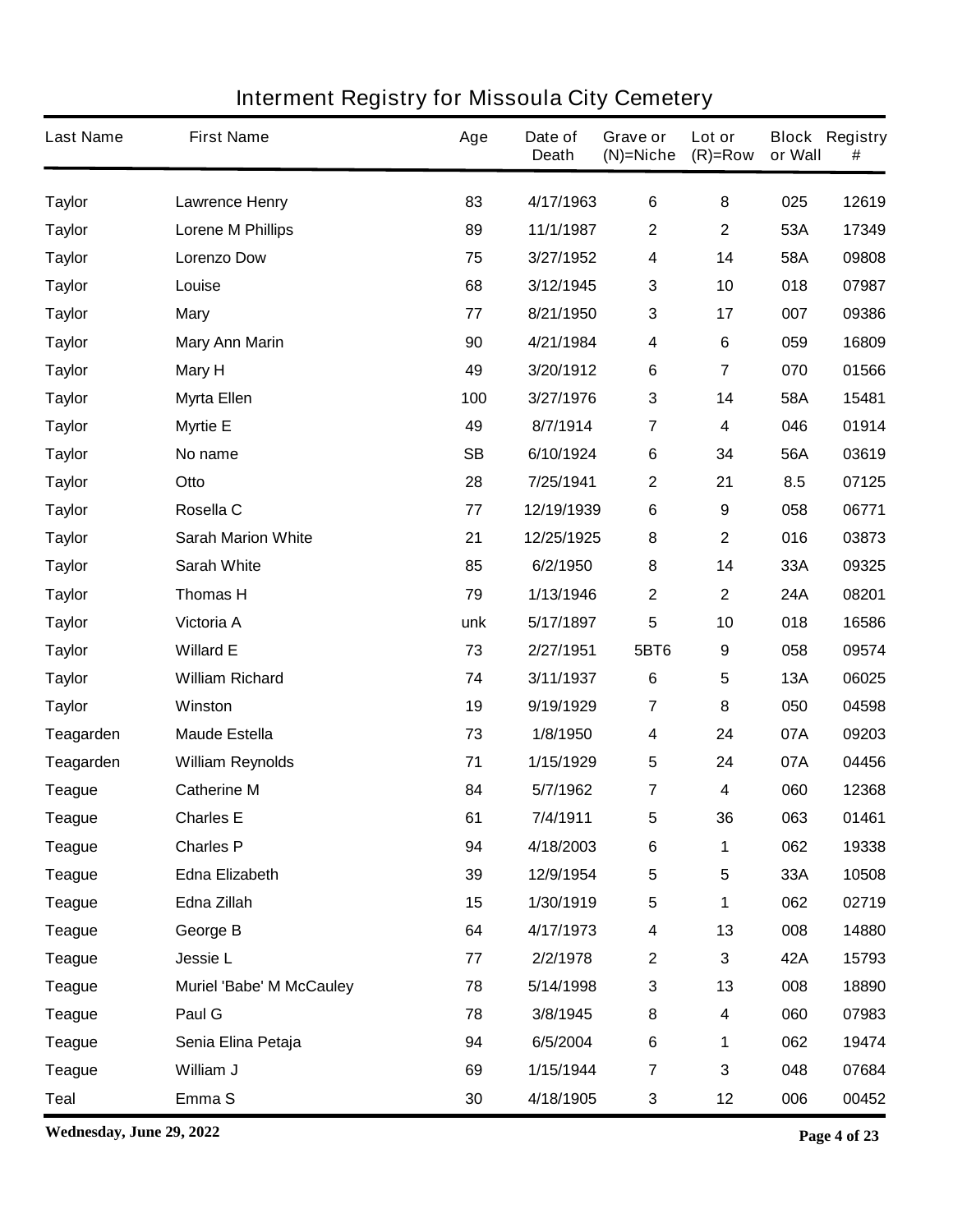| <b>Last Name</b>  | <b>First Name</b>           | Age       | Date of<br><b>Death</b> | Grave or<br>$(N)=Niche$ | Lot or<br>$(R)=Row$     | or Wall    | <b>Block Registry</b><br># |
|-------------------|-----------------------------|-----------|-------------------------|-------------------------|-------------------------|------------|----------------------------|
| <b>Teckenburg</b> | <b>Adele H</b>              | 74        | 6/29/1970               | 1                       | 14                      | 13A        | 14220                      |
| <b>Teddy</b>      | James L                     | 76        | 4/8/1961                | 6                       | 10                      | 57A        | 12122                      |
| <b>Teddy</b>      | <b>Richard H</b>            | 46        | 3/18/1950               | 7                       | 6                       | 048        | 09255                      |
| <b>Teel</b>       | <b>Stanley</b>              | 51        | 9/9/1954                | $\mathbf 1$             | 6                       | 59A        | 10456                      |
| <b>Teesdale</b>   | John Leonil                 | 71        | 11/2/1963               | $\mathbf{3}$            | 21                      | 57A        | 12736                      |
| <b>Teifel</b>     | No name                     | <b>SB</b> | 9/17/1990               | $\overline{7}$          | 37                      | 41A        | 17733                      |
| <b>Teifel</b>     | No name                     | <b>SB</b> | 9/17/1990               | 7                       | 37                      | 41A        | 17734                      |
| <b>Teigen</b>     | <b>Christopher Ray</b>      | 31        | 6/17/2003               | 1                       | 18                      | 22B        | 19359                      |
| <b>Teigen</b>     | <b>Connie Ray Kocher</b>    | 78        | 5/12/2010               | <b>N4</b>               | R <sub>5</sub>          | VIO-W      | 20053                      |
| <b>Teigen</b>     | <b>Larry M</b>              | 27        | 8/28/1978               | 1                       | 18                      | 22B        | 15884                      |
| <b>Teigen</b>     | <b>Lloyd Mason</b>          | 79        | 7/20/2008               | <b>N4</b>               | R <sub>5</sub>          | VIO-W      | 19619                      |
| <b>Tempel</b>     | <b>Edward H</b>             | 71        | 8/29/1960               | $\boldsymbol{2}$        | 8                       | <b>42A</b> | 11959                      |
| <b>Tempel</b>     | <b>Mary Kreitmeir</b>       | 88        | 6/11/1979               | 1                       | 8                       | 42A        | 16008                      |
| <b>Tempel</b>     | No name                     | <b>SB</b> | 8/8/1960                | 1                       | 40                      | 41A        | 11952                      |
| <b>Templeton</b>  | <b>Margaret Ann 'Peggy'</b> | 34        | 9/13/1961               | $\mathbf{3}$            | 19                      | <b>12A</b> | 12199                      |
| Tennancour        | Donald W                    | 63        | 3/29/1996               | 8                       | 7                       | 03B        | 18490                      |
| <b>Tennant</b>    | <b>Pamela Fierro</b>        | 29        | 12/19/1993              | $\boldsymbol{2}$        | 26                      | 024        | 18201                      |
| <b>Tenney</b>     | Alice H                     | 72        | 12/18/1942              | $\mathbf 3$             | 25                      | 10.5       | 07417                      |
| <b>Tenney</b>     | Benjamin A                  | unk       | 9/12/1956               | 4                       | 25                      | 10.5       | 10969                      |
| <b>Tennis</b>     | John Eugene Jr              | 2 mos     | 3/19/1935               | HD1                     | $\boldsymbol{9}$        | 47A        | 05643                      |
| <b>Tennison</b>   | <b>Edith I Gaw</b>          | 90        | 6/16/2001               | 8                       | 9                       | 22B        | 19160                      |
| <b>Tennison</b>   | <b>Lawrence William</b>     | 58        | 8/20/1964               | $\boldsymbol{2}$        | 12                      | <b>10A</b> | 12926                      |
| Tennison          | <b>Melvin 'Red'</b>         | 79        | 5/26/1994               | 1                       | 16                      | 22B        | 18271                      |
| <b>Tennison</b>   | <b>Tony</b>                 | 90        | 1/20/1978               | $\mathbf 2$             | 16                      | 22B        | 15787                      |
| <b>Terpening</b>  | Lloyd J 'Dick'              | 82        | 1/28/1969               | $\boldsymbol{4}$        | $\mathbf 2$             | 30A        | 13927                      |
| <b>Terpening</b>  | Louise B                    | 75        | 12/2/1970               | $\mathbf 3$             | $\mathbf 2$             | 30A        | 14320                      |
| <b>Terry</b>      | <b>Ernest R</b>             | 84        | 1/29/1978               | 1                       | 1                       | 055        | 15792                      |
| <b>Terry</b>      | <b>Esther</b>               | 85        | 10/11/1985              | 1                       | $\overline{\mathbf{5}}$ | 34A        | 17030                      |
| <b>Terry</b>      | Jay William                 | 75        | 3/14/1966               | 1                       | 4                       | 34A        | 13423                      |
| <b>Terry</b>      | <b>Mabel A</b>              | 78        | 7/20/1966               | $\mathbf{2}$            | 1                       | 055        | 13376                      |
| <b>Terry</b>      | <b>Richard Dabney</b>       | 60        | 8/24/1910               | $\bf8$                  | 1                       | 055        | 01332                      |
| <b>Tesson</b>     | William                     | 93        | 7/16/1929               | $\mathbf 2$             | 22                      | 47A        | 04569                      |
| <b>Tessyl</b>     | Cleopatria                  | 67        | 11/25/1953              | $\sqrt{5}$              | 13                      | <b>12A</b> | 10250                      |

**Wednesday, June 29, 2022 Page 5 of 23**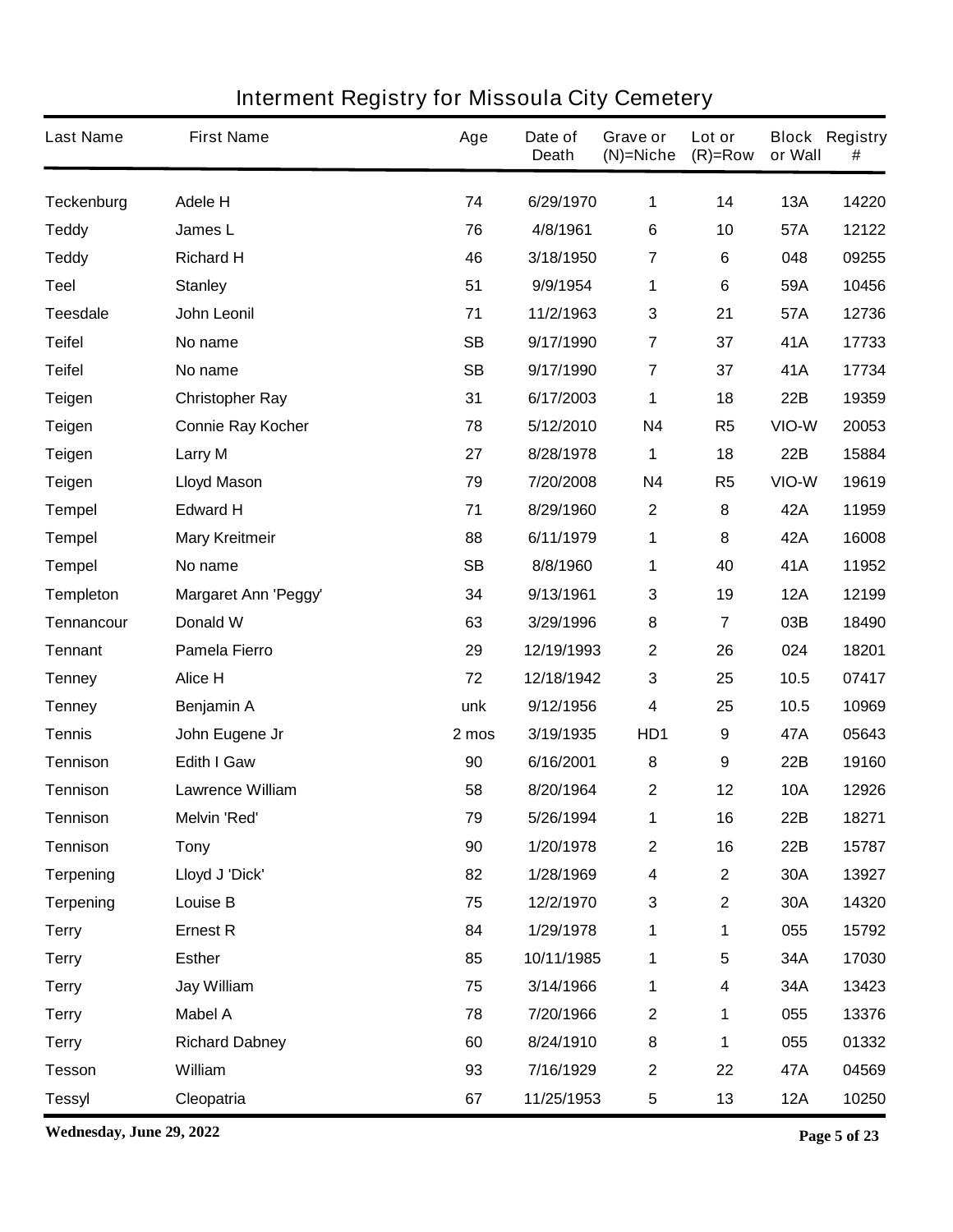| <b>Last Name</b>  | <b>First Name</b>              | Age       | Date of<br><b>Death</b> | Grave or<br>$(N)$ =Niche | Lot or<br>$(R)=Row$ | or Wall    | <b>Block Registry</b><br># |
|-------------------|--------------------------------|-----------|-------------------------|--------------------------|---------------------|------------|----------------------------|
| <b>Tessyl</b>     | <b>Michael</b>                 | 68        |                         | HD <sub>5</sub>          | 13                  | <b>12A</b> | 11278                      |
| <b>Teters</b>     | No name                        | <b>SB</b> | 5/31/1922               | 3                        | 126                 | 063        | 03244                      |
| <b>Teters</b>     | No name                        | 12 hrs    | 6/12/1923               | 4                        | 30                  | 55A        | 03440                      |
| <b>Teutsch</b>    | <b>Harry</b>                   | 75        | 1/5/1957                | 8                        | 4                   | 59A        | 11042                      |
| <b>Tevis</b>      | Loretta Bell Cash              | 52        | 3/10/1912               | 8                        | 13                  | 025        | 01560                      |
| <b>Tevis</b>      | <b>Napoleon Greene</b>         | 72        | 5/21/1929               | $\boldsymbol{2}$         | 13                  | 025        | 04536                      |
| <b>Tevis</b>      | <b>Nellie</b>                  | unk       | 8/1/1894                | 1                        | 13                  | 025        | Ledger                     |
| <b>Tharp</b>      | Ella B                         | 83        | 9/30/1966               | 1                        | 10                  | 58A        | 13433                      |
| <b>Tharp</b>      | George F                       | 72        | 6/18/1948               | 6                        | $\mathbf 2$         | 13A        | 08797                      |
| <b>Tharp</b>      | Josephine E                    | 54        | 1/5/1938                | 5                        | $\mathbf 2$         | <b>13A</b> | 06357                      |
| <b>Tharp</b>      | <b>Oren Edward</b>             | 76        | 11/15/1952              | $\boldsymbol{2}$         | 10                  | 58A        | 09988                      |
| <b>Tharp</b>      | <b>Robert Nathan</b>           | 13 days   | 2/25/1978               | $\mathbf{3}$             | 19                  | 41A        | 15804                      |
| <b>Thayer</b>     | No name                        | <b>SB</b> | 10/8/1937               | FT <sub>2</sub>          | 5.5                 | 47A        | 06285                      |
| <b>Theade</b>     | <b>Mary Irene Hill</b>         | 32        | 2/3/1937                | 8                        | 12                  | 08A        | 06003                      |
| <b>Theall</b>     | <b>Robert H</b>                | 60        | 9/10/1905               | 8                        | $\mathbf 2$         | 054        | 00493                      |
| <b>Thebert</b>    | <b>Lilly</b>                   | 75        | 5/17/1959               | $\mathbf 2$              | $\mathbf 2$         | <b>18A</b> | 11632                      |
| <b>Therene</b>    | Laura M                        | 76        | 11/24/1961              | 3                        | 6                   | 32A        | 12237                      |
| <b>Therriault</b> | Antonia 'Tony' Christina Enman | 92        | 1/27/2005               | 1                        | 9                   | 024        | 19531                      |
| <b>Therriault</b> | <b>Ednor Alfred</b>            | 74        | 4/29/1986               | $\boldsymbol{2}$         | 9                   | 024        | 17118                      |
| <b>Therriault</b> | <b>Jenne Marie</b>             | 5 mos     | 11/26/1958              | 1                        | 50                  | 56A        | 11527                      |
| <b>Thibault</b>   | Evalena VanDorn                | 72        | 4/9/1971                | $\overline{7}$           | 25                  | 19B        | 14424                      |
| <b>Thibault</b>   | George                         | 81        | 12/30/1965              | 8                        | 25                  | 19B        | 13242                      |
| <b>Thibodeau</b>  | Come                           | unk       | 6/2/1904                | 8                        | $\mathbf 2$         | 040        | 00363                      |
| <b>Thibodeau</b>  | <b>Hubert Ray</b>              | 83        | 1/6/1964                | $\bf 6$                  | 4                   | 60A        | 12751                      |
| <b>Thibodeau</b>  | June Baron                     | 3         | 1/19/1941               | 1                        | 11                  | 015        | 07006                      |
| <b>Thibodeau</b>  | <b>Patricia Marie Chaffey</b>  | 73        | 11/7/1984               | $\overline{7}$           | 12                  | 004        | 16889                      |
| <b>Thibodeau</b>  | Percy J                        | 74        | 1/14/1985               | 8                        | 12                  | 004        | 16918                      |
| <b>Thibodeau</b>  | <b>Richard Allen</b>           | 5         | 5/8/1942                | 1                        | 12                  | 015        | 07299                      |
| <b>Thieme</b>     | <b>Fred Ernest</b>             | 61        | 4/13/1917               | $\overline{7}$           | 8                   | 039        | 02338                      |
| <b>Thieme</b>     | Laura L Johnson                | 81        | 10/12/1972              | 5                        | 8                   | 50A        | 14729                      |
| <b>Thieme</b>     | <b>Margaret</b>                | 90        | 3/16/1958               | $\overline{7}$           | 8                   | 039        | 11363                      |
| <b>Thieme</b>     | <b>Warren E</b>                | 83        | 5/9/1974                | 5                        | 8                   | 50A        | 15095                      |
| <b>Thiessen</b>   | John F                         | 74        | 3/8/1950                | $\mathbf{3}$             | $\mathbf 2$         | 53A        | 09241                      |

**Wednesday, June 29, 2022 Page 6 of 23**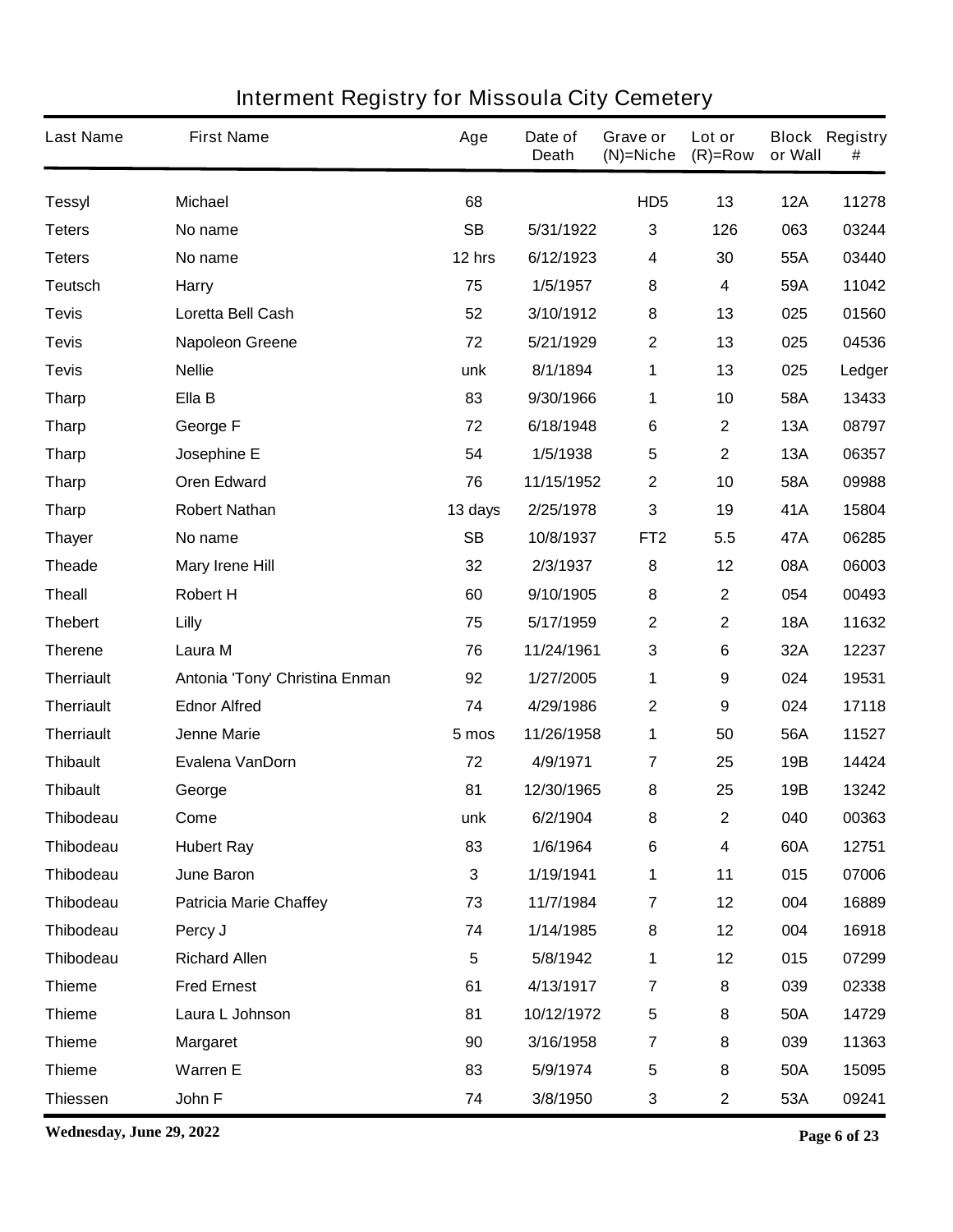| <b>Last Name</b> | <b>First Name</b>        | Age       | Date of<br><b>Death</b> | Grave or<br>$(N)$ =Niche | Lot or<br>$(R)=Row$     | or Wall      | <b>Block Registry</b><br># |
|------------------|--------------------------|-----------|-------------------------|--------------------------|-------------------------|--------------|----------------------------|
| <b>Thisted</b>   | <b>Bruce Norman</b>      | 87        | 6/6/2014                | <b>N4</b>                | R <sub>1</sub> A        | <b>ASTOR</b> | 19953                      |
| <b>Thisted</b>   | <b>Claudia M Simero</b>  | 95        | 1/6/1981                | $\mathbf{3}$             | 20                      | 008          | 16287                      |
| <b>Thisted</b>   | Fred A                   | 86        | 5/8/1972                | $\boldsymbol{4}$         | 20                      | 008          | 14640                      |
| <b>Thom</b>      | Darlene R                | 11 mos    | 3/9/1939                | 1                        | 15                      | 015          | 06613                      |
| <b>Thom</b>      | <b>DeForest Frank</b>    | 60        | 7/7/1967                | $\mathbf{3}$             | $\mathbf 2$             | 21A          | 13565                      |
| Thoman           | Irene H                  | 53        | 12/31/1972              | 8                        | 12                      | 63A          | 14786                      |
| <b>Thomas</b>    | A Jesse                  | 48        | 4/27/1919               | $\boldsymbol{4}$         | 7                       | 030          | 02769                      |
| <b>Thomas</b>    | <b>Adalide E Rogers</b>  | 77        | 6/10/1918               | 6                        | 118                     | 063          | 02547                      |
| <b>Thomas</b>    | <b>Albert A</b>          | 78        | 11/7/1979               | $\overline{7}$           | 4                       | 22B          | 16072                      |
| <b>Thomas</b>    | Amos J                   | 80        | 7/14/1905               | 5                        | 7                       | 030          | 00469                      |
| <b>Thomas</b>    | <b>Arvella B Handley</b> | 79        | 10/31/1984              | 8                        | 4                       | 22B          | 16886                      |
| <b>Thomas</b>    | <b>Bernice M Bakker</b>  | 72        | 12/31/1975              | 7                        | 17                      | 15B          | 15409                      |
| <b>Thomas</b>    | <b>Edward H</b>          | 46        | 7/26/1983               | 7                        | 4                       | 22B          | 16731                      |
| <b>Thomas</b>    | Eva Lucille M            | 38        | 5/3/1951                | 4                        | 9                       | 09A          | 09569                      |
| <b>Thomas</b>    | <b>Frank</b>             | 91        | 9/10/1958               | 8                        | $\mathbf 2$             | 013          | 11486                      |
| <b>Thomas</b>    | <b>Harley L</b>          | 60        | 10/12/1986              | $\mathbf 2$              | 9                       | 21B          | 17202                      |
| <b>Thomas</b>    | <b>Harry</b>             | 39        | 8/23/1936               | 5                        | 13                      | 04A          | 05979                      |
| <b>Thomas</b>    | JD                       | 34        | 7/22/1909               | $\bf 6$                  | 1                       | 053          | 01164                      |
| <b>Thomas</b>    | <b>James M</b>           | 70        | 1/2/1943                | $\bf 6$                  | 3                       | 54A          | 07434                      |
| <b>Thomas</b>    | <b>James P</b>           | 62        | 4/6/1934                | $\mathbf 2$              | 8                       | 37A          | 05448                      |
| <b>Thomas</b>    | Jennie                   | 60        | 4/9/1927                | $\overline{7}$           | $\mathbf 2$             | 013          | 04118                      |
| <b>Thomas</b>    | John M                   | 40        | 6/11/1924               | 1                        | 8                       | 042          | 03623                      |
| Thomas           | Leslie Lester            | 71        | 2/14/1957               | 5                        | 5                       | 04A          | 11079                      |
| <b>Thomas</b>    | Louise                   | 74        | 3/6/1942                | $\overline{7}$           | 20                      | 44A          | 07267                      |
| <b>Thomas</b>    | Lynda Lee Minor          | 75        | 4/10/2018               | $\mathbf 2$              | 22                      | 02D          | 20702                      |
| <b>Thomas</b>    | <b>Margaret B Scott</b>  | 99        | 1/31/1988               | $\boldsymbol{4}$         | 5                       | 04A          | 17465                      |
| <b>Thomas</b>    | <b>Mary Ruth</b>         | 71        | 12/23/1968              | $\bf 6$                  | 24                      | 10.5         | 13935                      |
| <b>Thomas</b>    | <b>Milton E</b>          | 21        | 6/10/1934               | $\bf 6$                  | 5                       | 04A          | 05477                      |
| <b>Thomas</b>    | No name                  | <b>SB</b> | 9/26/1907               | 1                        | $\overline{\mathbf{7}}$ | 021          | 00768                      |
| <b>Thomas</b>    | Orinda J                 | 80        | 2/14/1913               | $\bf 6$                  | $\overline{\mathbf{7}}$ | 030          | 01706                      |
| <b>Thomas</b>    | Priscilla Jane           | 68        | 7/31/1928               | $\mathbf 2$              | 13                      | 45A          | 04340                      |
| <b>Thomas</b>    | <b>Richard A</b>         | 34        | 3/31/1973               | $\boldsymbol{4}$         | 30                      | <b>18B</b>   | 14842                      |
| <b>Thomas</b>    | <b>Sylvia Crosby</b>     | 63        | 10/27/1950              | $\overline{\mathbf{4}}$  | 10                      | 48A          | 09428                      |

**Wednesday, June 29, 2022 Page 7 of 23**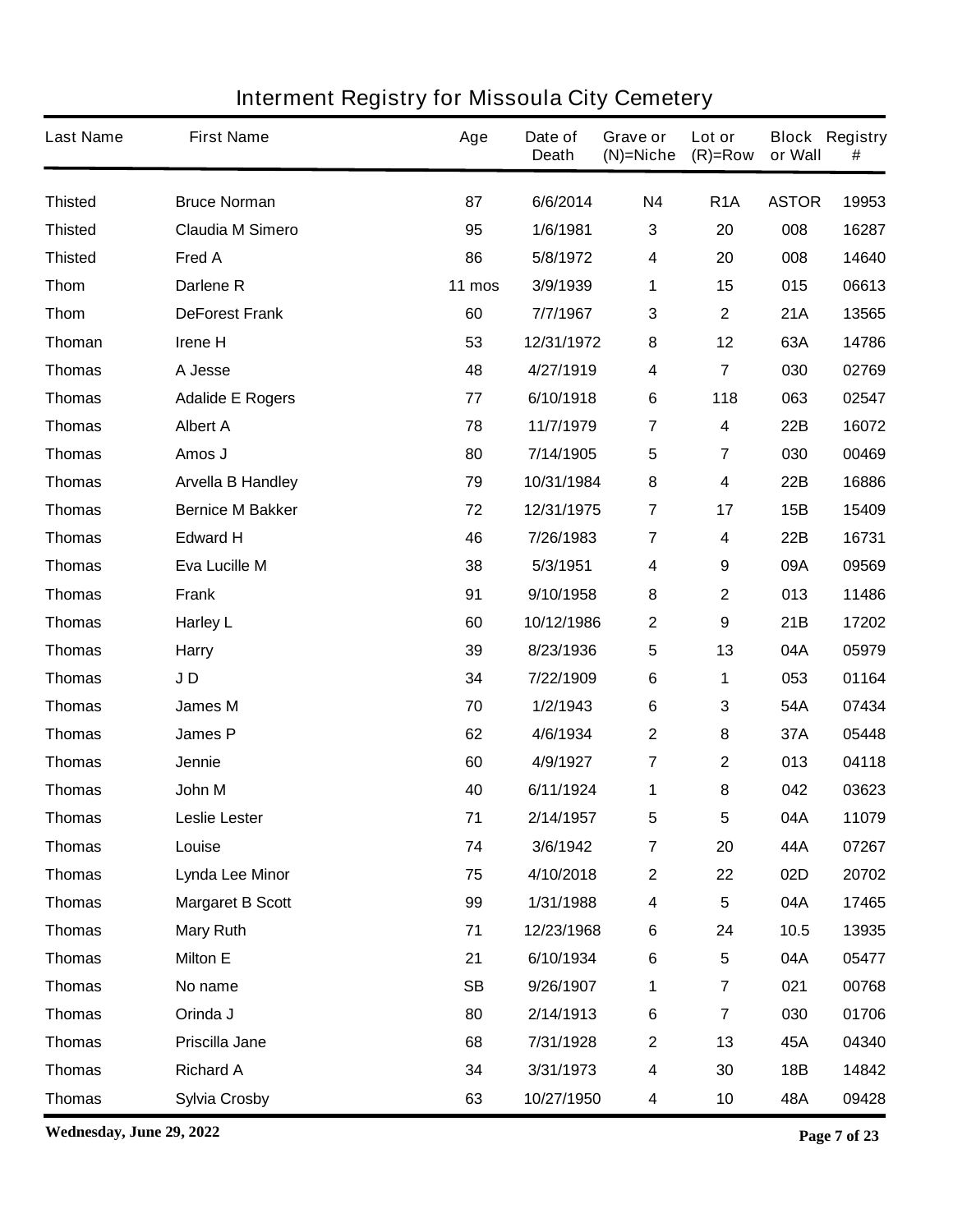| <b>Last Name</b> | <b>First Name</b>                   | Age           | Date of<br><b>Death</b> | Grave or<br>$(N)$ =Niche | Lot or<br>$(R)=Row$     | or Wall    | <b>Block Registry</b><br># |
|------------------|-------------------------------------|---------------|-------------------------|--------------------------|-------------------------|------------|----------------------------|
| <b>Thomas</b>    | Zene - AKA                          | 67            | 6/25/1935               | $6\phantom{1}$           | $\mathbf{2}$            | 47A        | 05702                      |
| <b>Thomason</b>  | <b>Hazel Charlotte Eckle Sarvis</b> | 84            | 1/23/2004               | 2                        | $\overline{2}$          | 06B        | 19413                      |
| <b>Thomason</b>  | <b>Henry M</b>                      | 90            | 11/13/1953              | 5                        | 17                      | 63A        | 10239                      |
| <b>Thomason</b>  | <b>John</b>                         | 75            | 12/15/1962              | $\bf 6$                  | 16                      | 60A        | 12523                      |
| <b>Thomason</b>  | Lydia M                             | 76            | 8/18/1948               | $\overline{\mathbf{4}}$  | 17                      | 63A        | 08843                      |
| <b>Thomason</b>  | <b>Maurice W</b>                    | 50            | 4/16/1952               | $\bf 6$                  | 17                      | 63A        | 09827                      |
| <b>Thompkins</b> | <b>Gregory D</b>                    | 43            | 6/24/1990               | $\mathbf{3}$             | 14                      | 21B        | 17716                      |
| <b>Thompson</b>  | <b>Agnes Lucy</b>                   | 81            | 1/21/1948               | 3                        | 12                      | 066        | 08691                      |
| <b>Thompson</b>  | Alma                                | 81            | 2/19/1944               | 8.5                      | 5                       | 034        | 07709                      |
| <b>Thompson</b>  | <b>Andrew - AKA</b>                 | 67            | 6/25/1935               | $\bf 6$                  | $\mathbf{2}$            | 47A        | 05702                      |
| <b>Thompson</b>  | Anna                                | 88            | 2/21/1965               | 8                        | $\overline{7}$          | 45A        | 13037                      |
| <b>Thompson</b>  | <b>Beatrice L</b>                   | 65            | 12/23/1965              | $\mathbf{3}$             | 6                       | <b>22A</b> | 13241                      |
| <b>Thompson</b>  | <b>Beulah L</b>                     | 67            | 12/7/1959               | $\overline{7}$           | $\overline{7}$          | 46A        | 11817                      |
| <b>Thompson</b>  | <b>Brice</b>                        | 74            | 4/1/1951                | 8                        | 5                       | 06A        | 09534                      |
| <b>Thompson</b>  | <b>Cassius M</b>                    | 60            | 5/26/1917               | 4                        | 75                      | 063        | 02371                      |
| <b>Thompson</b>  | <b>Catherine Jo</b>                 | 10 wks        | 1/11/1959               | 1                        | 37                      | 56A        | 11556                      |
| <b>Thompson</b>  | <b>Catherine Smith</b>              | 92            | 2/8/1983                | 5                        | 16                      | 10.5       | 16609                      |
| <b>Thompson</b>  | Dave                                | 68            | 4/14/1941               | $\mathbf{2}$             | 9                       | 54A        | 07063                      |
| <b>Thompson</b>  | <b>Della</b>                        | 75            | 10/6/1958               | $\mathbf{2}$             | 10                      | 002        | 11475                      |
| <b>Thompson</b>  | <b>Dorothy Davis</b>                | 59            | 5/28/1967               | 8                        | 6                       | 31A        | 13519                      |
| <b>Thompson</b>  | <b>Duane David</b>                  | <b>50 min</b> | 9/28/1959               | 8                        | 52                      | 56A        | 11722                      |
| <b>Thompson</b>  | Edith                               | 10 days       | 5/23/1910               | 1                        | 28                      | 063        | 01288                      |
| Thompson         | Elizabeth 'Betty' Ann Hickman       | 64            | 2/16/2005               | 7                        | 15                      | 06B        | 19536                      |
| <b>Thompson</b>  | Emma                                | 85            | 4/21/1972               | 5                        | 23                      | <b>50A</b> | 14636                      |
| <b>Thompson</b>  | Ezra Joseph                         | 74            | 9/27/1947               | $\mathbf{2}$             | 10                      | 002        | 08612                      |
| <b>Thompson</b>  | <b>Florence A</b>                   | 78            | 9/10/1939               | $\overline{7}$           | 1                       | 069        | 06722                      |
| <b>Thompson</b>  | <b>Frances</b>                      | 80            | 3/18/1936               | $\overline{\mathbf{r}}$  | 12                      | <b>15A</b> | 05886                      |
| <b>Thompson</b>  | <b>Francis M</b>                    | 81            | 11/23/1957              | 6                        | 12                      | 08A        | 11289                      |
| <b>Thompson</b>  | <b>Frank</b>                        | 54            | 3/31/1910               | 8                        | 14                      | 068        | 01265                      |
| <b>Thompson</b>  | <b>Frank</b>                        | 70            | 5/28/1932               | $\mathbf{2}$             | 8                       | <b>24A</b> | 05090                      |
| <b>Thompson</b>  | Gertrude H                          | 72            | 9/8/1965                | $\overline{\mathbf{r}}$  | 8                       | 033        | 13212                      |
| <b>Thompson</b>  | Grant                               | 83            | 6/3/1955                | $5\phantom{.0}$          | 10                      | 066        | 10698                      |
| <b>Thompson</b>  | <b>Harry B</b>                      | 25            | 10/3/1918               | 1                        | $\overline{\mathbf{5}}$ | 023        | 03073                      |

**Wednesday, June 29, 2022 Page 8 of 23**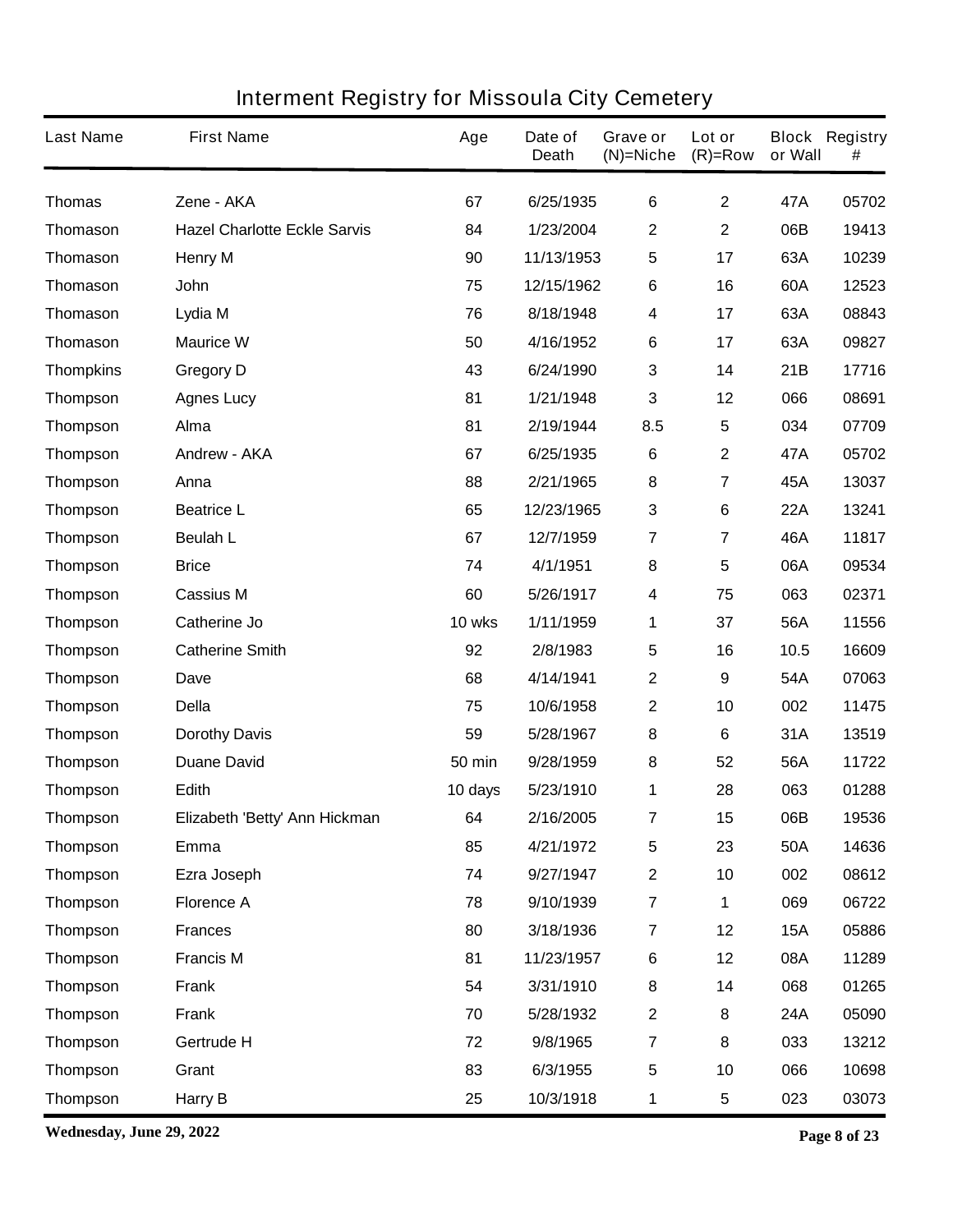| <b>Last Name</b> | <b>First Name</b>            | Age       | Date of<br><b>Death</b> | Grave or<br>$(N)$ =Niche | Lot or<br>$(R)=Row$ | or Wall    | <b>Block Registry</b><br># |
|------------------|------------------------------|-----------|-------------------------|--------------------------|---------------------|------------|----------------------------|
| <b>Thompson</b>  | <b>Harry W</b>               | 57        | 6/1/1924                | $\mathbf{3}$             | 1                   | 039        | 03614                      |
| <b>Thompson</b>  | <b>Hattie</b>                | 71        | 7/19/1937               | 4                        | 12                  | 08A        | 06219                      |
| <b>Thompson</b>  | Henry                        | 44        | 10/28/1955              | $6\phantom{1}$           | 23                  | 52A        | 10738                      |
| <b>Thompson</b>  | <b>Henry E</b>               | 59        | 6/2/1922                | 182                      | <b>NP</b>           | 009        | 03248                      |
| <b>Thompson</b>  | Ida J                        | 36        | 4/28/1913               | 4                        | $\boldsymbol{9}$    | 020        | 01729                      |
| <b>Thompson</b>  | Jacob                        | 73        | 2/4/1937                | 3                        | 12                  | 08A        | 06002                      |
| <b>Thompson</b>  | James C                      | 77        | 6/6/1931                | $\overline{7}$           | 1                   | 05A        | 04907                      |
| <b>Thompson</b>  | <b>James R</b>               | 56        | 10/26/1939              | 3                        | 4                   | 059        | 06742                      |
| <b>Thompson</b>  | <b>James Roy</b>             | 55        | 4/19/2003               | 4                        | 4                   | 059        | 19366                      |
| <b>Thompson</b>  | Jennie Lee                   | 72        | 2/25/1912               | 4                        | 10                  | 002        | 01553                      |
| <b>Thompson</b>  | <b>Jessie Elizabeth</b>      | 76        | 11/25/1947              | $\overline{7}$           | 3                   | 026        | 08648                      |
| <b>Thompson</b>  | <b>Jessie M</b>              | 90        | 12/23/1975              | $\overline{7}$           | 8                   | 24A        | 15397                      |
| <b>Thompson</b>  | John                         | 85        | 7/2/1934                | $\bf 6$                  | 17                  | 47A        | 05489                      |
| <b>Thompson</b>  | John K                       | 74        | 5/4/1949                | 4                        | 12                  | 066        | 09014                      |
| <b>Thompson</b>  | John T                       | 63        | 7/12/1923               | 8                        | 12                  | <b>15A</b> | 03452                      |
| <b>Thompson</b>  | Joseph                       | unk       | 4/16/1900               | 5                        | 10                  | 002        | Ledger                     |
| <b>Thompson</b>  | Joseph C                     | 86        | 2/24/1975               | $\mathbf{2}$             | 8                   | 033        | 15266                      |
| <b>Thompson</b>  | Karolyn M                    | unk       | 5/30/1948               | 5                        | 23                  | 43A        | 08784                      |
| <b>Thompson</b>  | <b>Kelly Kay</b>             | 1         | 4/1/1980                | 8                        | 15                  | 06B        | 16145                      |
| <b>Thompson</b>  | Kenneth C 'Kenny'            | 57        | 10/27/1997              | $\overline{7}$           | 15                  | 06B        | 18695                      |
| <b>Thompson</b>  | <b>Manda</b>                 | 69        | 4/13/1933               | 1                        | 8                   | 24A        | 05250                      |
| <b>Thompson</b>  | Mandana J                    | 67        | 5/18/1936               | 2                        | 5                   | 023        | 05920                      |
| <b>Thompson</b>  | <b>Margaret A</b>            | 70        | 5/22/1929               | 7                        | $\overline{7}$      | 07A        | 04538                      |
| <b>Thompson</b>  | <b>Margaret Elizabeth</b>    | 15 mos    | 7/12/1940               | $\overline{7}$           | 36                  | 56A        | 06881                      |
| <b>Thompson</b>  | <b>Martha Smith Matchett</b> | 86        | 11/18/1996              | $\bf 6$                  | $5\phantom{.0}$     | <b>22A</b> | 18567                      |
| <b>Thompson</b>  | <b>Mary Velma Garrison</b>   | 37        | 3/10/1919               | 8                        | 10                  | 002        | 02754                      |
| Thompson         | <b>Maxine Nell Godwin</b>    | 71        | 5/8/1986                | $\bf 6$                  | 1                   | 50A        | 17120                      |
| <b>Thompson</b>  | Mertie J                     | 44        | 9/6/1915                | $\bf 6$                  | 10                  | 066        | 02097                      |
| <b>Thompson</b>  | <b>Nels</b>                  | unk       | 2/28/1910               | 5                        | $\mathbf{2}$        | 039        | 01261                      |
| <b>Thompson</b>  | No name                      | <b>SB</b> | 6/11/1901               | 3                        | 10                  | 002        | 00021                      |
| <b>Thompson</b>  | No name                      | <b>SB</b> | 6/14/1911               | $\bf 6$                  | 35                  | 063        | 01453                      |
| <b>Thompson</b>  | No name                      | <b>SB</b> | 3/3/1917                | $\mathbf{2}$             | 81.75               | 063        | 02317                      |
| <b>Thompson</b>  | No name                      | unk       | 6/5/1932                | $\overline{\mathbf{7}}$  | 12                  | 55A        | 05095                      |

**Wednesday, June 29, 2022 Page 9 of 23**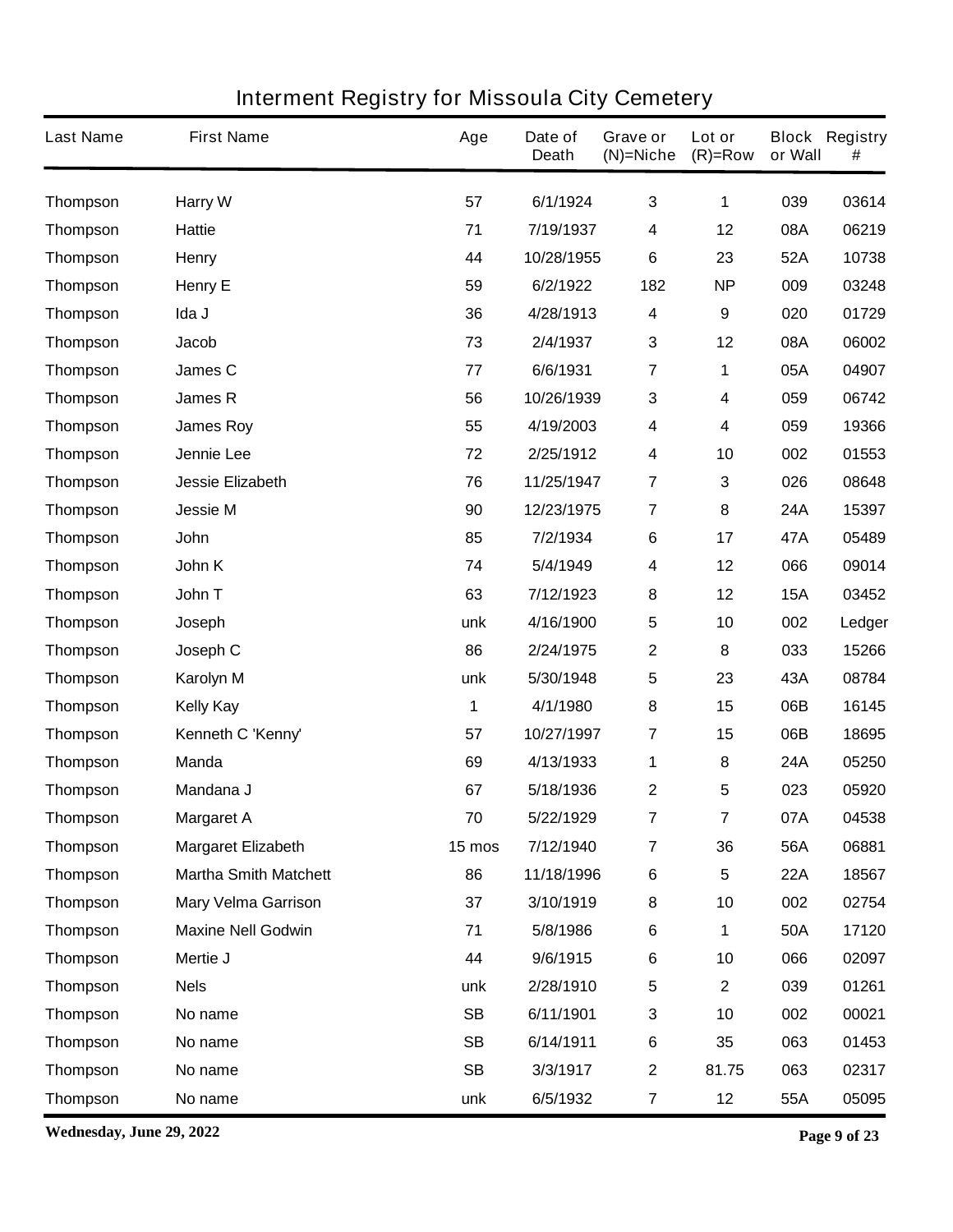| <b>Last Name</b> | <b>First Name</b>      | Age         | Date of<br><b>Death</b> | Grave or<br>$(N)$ =Niche | Lot or<br>$(R)=Row$ | or Wall    | <b>Block Registry</b><br># |
|------------------|------------------------|-------------|-------------------------|--------------------------|---------------------|------------|----------------------------|
| <b>Thompson</b>  | No name                | <b>SB</b>   | 12/16/1934              | 8                        | $\mathbf{3}$        | 55A        | 05584                      |
| <b>Thompson</b>  | Norton J               | 35          | 5/30/1948               | $\bf 6$                  | 23                  | 43A        | 08785                      |
| <b>Thompson</b>  | Orell E                | 74          | 4/23/1953               | $\overline{7}$           | 5                   | 06A        | 10103                      |
| <b>Thompson</b>  | Orlando D              | 51          | 9/21/1942               | $\bf 6$                  | 16                  | 10.5       | 07364                      |
| <b>Thompson</b>  | <b>Palmer C</b>        | 32          | 11/20/1916              | $\boldsymbol{2}$         | 15                  | 067        | 02274                      |
| <b>Thompson</b>  | Pearl                  | 82          | 1/31/1952               | 5                        | 12                  | 08A        | 09763                      |
| <b>Thompson</b>  | <b>Percy Ellsworth</b> | 54          | 11/28/1943              | $\bf 6$                  | 23                  | 10.5       | 07639                      |
| <b>Thompson</b>  | Peter                  | 83          | 6/11/1951               | 5                        | 9                   | 020        | 09604                      |
| <b>Thompson</b>  | Peter <sub>F</sub>     | 49          | 5/19/1920               | 8                        | 1                   | 069        | 02938                      |
| <b>Thompson</b>  | Rhoda                  | 82          | 2/20/1962               | 1                        | 1                   | 60A        | 12307                      |
| <b>Thompson</b>  | Robert                 | 88          | 4/5/1949                | 1                        | 13                  | 57A        | 08992                      |
| <b>Thompson</b>  | <b>Robert M</b>        | 51          | 6/13/1926               | $\boldsymbol{2}$         | 24                  | 36A        | 03957                      |
| <b>Thompson</b>  | Rowena                 | 11 mos      | 8/25/1903               | 3                        | 9                   | 020        | 00275                      |
| <b>Thompson</b>  | Roy W                  | 31          | 8/20/1958               | 4                        | 4                   | 059        | 11480                      |
| <b>Thompson</b>  | <b>Sammy</b>           | 2 days      | 10/21/1937              | 1                        | 6                   | 55A        | 06292                      |
| <b>Thompson</b>  | Terri                  | $5-1/2$ hr: | 12/12/1948              | 4                        | 31                  | 56A        | 08928                      |
| <b>Thompson</b>  | <b>Thomas K</b>        | 79          | 7/3/1942                | $\overline{7}$           | 5                   | 023        | 07329                      |
| <b>Thompson</b>  | <b>Thorval 'Ted'</b>   | 101         | 7/24/1989               | $\bf 6$                  | 23                  | 50A        | 17578                      |
| <b>Thompson</b>  | <b>Tommy</b>           | <b>SB</b>   | 7/27/1941               | $\overline{7}$           | 10                  | 55A        | 07126                      |
| <b>Thompson</b>  | <b>Tylar Sloane</b>    | unk         | 12/23/1892              | 5                        | $\mathbf{2}$        | 026        | Ledger                     |
| <b>Thompson</b>  | <b>Tyler B</b>         | 55          | 2/26/1919               | 8                        | 3                   | 026        | 02734                      |
| <b>Thompson</b>  | <b>Walter Howard</b>   | 98          | 5/9/1992                | $\mathbf 2$              | 9                   | 051        | 17959                      |
| Thompson         | <b>Willard I</b>       | 93          | 12/4/1986               | 3                        | 6                   | 22A        | 17220                      |
| <b>Thompson</b>  | <b>William H</b>       | 78          | 4/25/1931               | 8                        | $\overline{7}$      | 07A        | 04881                      |
| <b>Thomson</b>   | Ida J McWhenny         | 92          | 3/5/1951                | $\mathbf{3}$             | $\mathbf{2}$        | <b>27A</b> | 09516                      |
| <b>Thomson</b>   | Lillian L              | 82          | 10/25/1973              | 1                        | 16                  | 054        | 14967                      |
| <b>Thomson</b>   | <b>Millie Marie</b>    | 52          | 3/28/1940               | 1                        | $\boldsymbol{4}$    | <b>27A</b> | 06819                      |
| <b>Thomson</b>   | <b>Mont R</b>          | 82          | 4/10/1970               | $\boldsymbol{2}$         | 4                   | <b>27A</b> | 14341                      |
| <b>Thomson</b>   | <b>Robert S</b>        | 78          | 3/21/1936               | $\overline{\mathbf{4}}$  | $\mathbf 2$         | <b>27A</b> | 05889                      |
| <b>Thomson</b>   | Sandra L               | $\bf 6$     | 1/21/1947               | 8                        | $\overline{7}$      | 38A        | 08467                      |
| <b>Thon</b>      | Lilyian                | 92          | 10/28/1986              | $\sqrt{5}$               | 6                   | <b>27A</b> | 17206                      |
| <b>Thorn</b>     | <b>Marie B</b>         | 99          | 12/29/1977              | 4                        | 19                  | <b>25A</b> | 15780                      |
| <b>Thorn</b>     | <b>William F</b>       | 48          | 10/1/1926               | $\mathbf{3}$             | 19                  | 25A        | 04002                      |

**Wednesday, June 29, 2022 Page 10 of 23**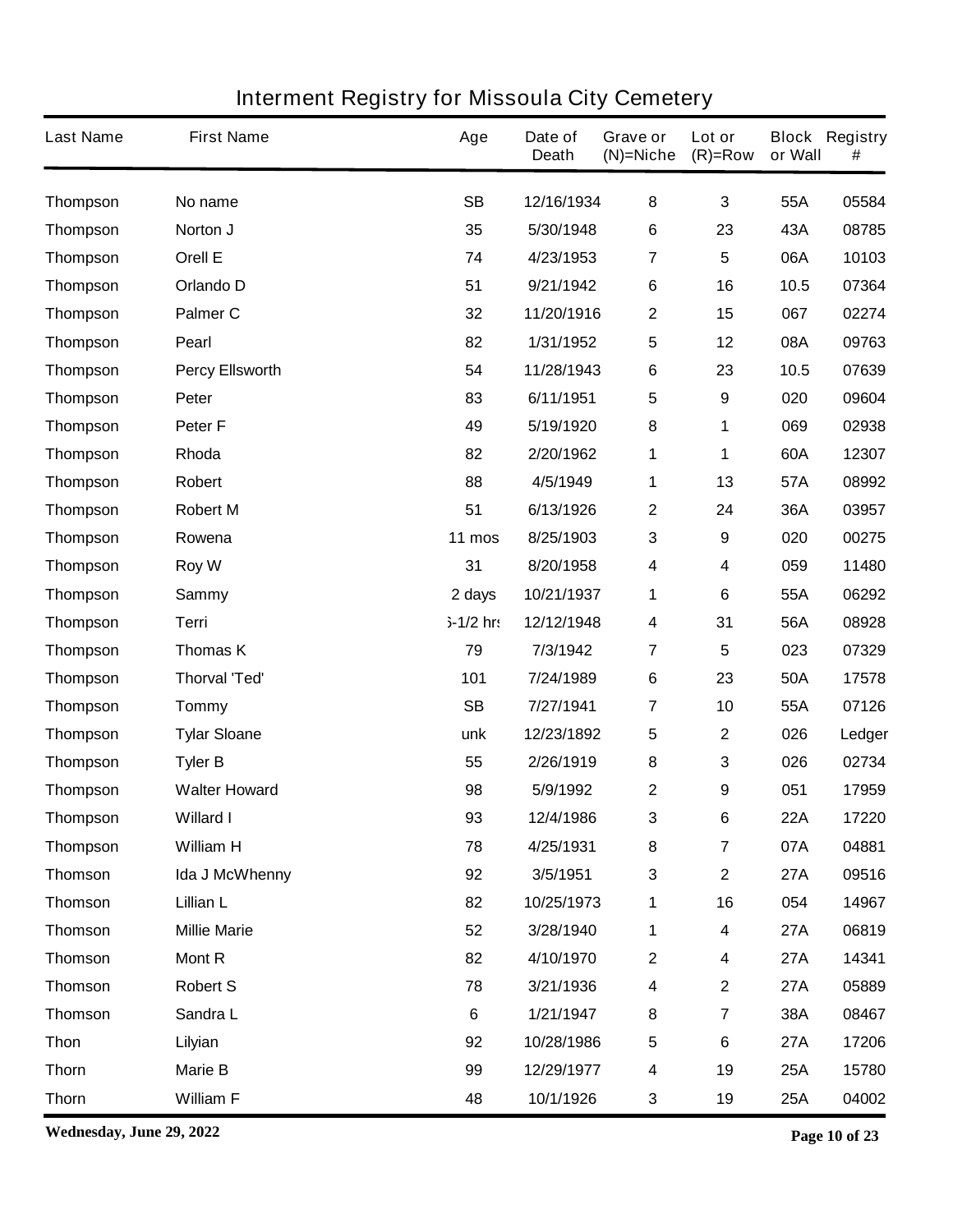| <b>Last Name</b>  | <b>First Name</b>              | Age         | Date of<br><b>Death</b> | Grave or<br>$(N)$ =Niche | Lot or<br>$(R)=Row$     | or Wall    | <b>Block Registry</b><br># |
|-------------------|--------------------------------|-------------|-------------------------|--------------------------|-------------------------|------------|----------------------------|
| <b>Thornfeldt</b> | Otto                           | 64          | 2/17/1933               | $\bf 6$                  | 12                      | <b>16A</b> | 05233                      |
| <b>Thornfeldt</b> | <b>Terresia</b>                | 20          | 11/23/1906              | 8                        | 6                       | 006        | 00645                      |
| <b>Thornton</b>   | <b>Bertha</b>                  | 30          | 4/7/1906                | 5                        | 1                       | 032        | 00563                      |
| <b>Thornton</b>   | <b>Frank</b>                   | 66          | 11/20/1936              | 1                        | 1                       | 44A        | 06143                      |
| <b>Thornton</b>   | Henry J                        | 32          | 2/25/1907               | $\bf 6$                  | 1                       | 032        | 00684                      |
| <b>Thornton</b>   | <b>Maud Marie Vanpelt</b>      | 62          | 4/23/1946               | 4                        | 11                      | <b>14A</b> | 08273                      |
| <b>Thornton</b>   | <b>Neal</b>                    | 60          | 10/12/1956              | 1                        | 7                       | 32A        | 11006                      |
| <b>Thornton</b>   | <b>William Theodore</b>        | 20          | 8/11/1929               | $\bf 6$                  | 11                      | <b>14A</b> | 04580                      |
| <b>Thornton</b>   | <b>William Thomas</b>          | 65          | 4/28/1943               | 5                        | 11                      | <b>14A</b> | 07514                      |
| <b>Thornwald</b>  | <b>Alice M</b>                 | 86          | 2/12/2008               | 8                        | 7                       | 10B        | 19821                      |
| <b>Thorp</b>      | No name                        | 5 days      | 10/21/1910              | 5                        | 29                      | 063        | 01364                      |
| <b>Thorsheim</b>  | Alf M                          | 86          | 4/27/1979               | $\mathbf 2$              | $\mathbf 2$             | 42A        | 15985                      |
| <b>Thorsheim</b>  | <b>Marie Annie Cainan</b>      | 76          | 8/5/2001                | 1                        | 10                      | 30A        | 19177                      |
| <b>Thorsheim</b>  | <b>Martin</b>                  | 42          | 10/13/1965              | $\mathbf{2}$             | 10                      | 30A        | 13171                      |
| <b>Thorsheim</b>  | <b>Nora Nelson</b>             | 67          | 7/13/1953               | 1                        | $\mathbf 2$             | 42A        | 10154                      |
| <b>Thorson</b>    | Leo Jake                       | 20 days     | 5/2/1924                | 8                        | 20                      | 56A        | 03598                      |
| <b>Thorsrud</b>   | <b>Deanne</b>                  | 48          | 3/19/1975               | $\overline{7}$           | 17                      | 14B        | 15257                      |
| <b>Thorsrud</b>   | <b>Gunhild L</b>               | 86          | 12/23/1975              | 1                        | $\overline{7}$          | 38A        | 15398                      |
| <b>Thorsrud</b>   | <b>Mikkel S</b>                | 65          | 6/25/1947               | $\mathbf 2$              | $\overline{7}$          | 38A        | 08556                      |
| <b>Thorton</b>    | <b>Portus Baxter</b>           | 70          | 8/22/1946               | $\bf 6$                  | 1                       | 010        | 08364                      |
| <b>Thorton</b>    | Victoria                       | 86          | 4/27/1966               | 5                        | 1                       | 010        | 13339                      |
| <b>Thoyre</b>     | <b>William Walter</b>          | 63          | 4/30/1948               | 6                        | 5                       | 54A        | 08766                      |
| Thrailkill        | Anna J                         | 85          | 9/24/1971               | $\mathbf{2}$             | 5                       | 069        | 14497                      |
| <b>Thrailkill</b> | <b>Benjamin F</b>              | 63          | 7/13/1941               | $\mathbf 3$              | 10                      | 026        | 07117                      |
| <b>Thrailkill</b> | <b>Catherine Reeves</b>        | 78          | 7/8/1961                | 4                        | 10                      | 026        | 12207                      |
| <b>Thrailkill</b> | <b>Katherine Jenkins</b>       | $\mathbf 3$ | 8/29/1911               | 1                        | 5                       | 069        | 01479                      |
| <b>Thrailkill</b> | Paul E                         | 83          | 6/24/2004               | 8                        | 5                       | 069        | 19478                      |
| <b>Thrailkill</b> | <b>William Cleveland</b>       | 75          | 5/6/1960                | $\overline{7}$           | $\overline{\mathbf{5}}$ | 069        | 11867                      |
| <b>Thrasher</b>   | Bert E                         | 80          | 8/4/1981                | $\mathbf{2}$             | 13                      | 53A        | 16373                      |
| <b>Thrasher</b>   | Bert L                         | 79          | 4/22/2005               | $\bf 6$                  | 13                      | 53A        | 19546                      |
| <b>Thrasher</b>   | <b>Bessie A Kuhl</b>           | 80          | 3/7/1981                | 1                        | 13                      | 53A        | 16315                      |
| <b>Thrasher</b>   | <b>Frances 'Betty' J Flink</b> | 84          | 8/8/2010                | 5                        | 13                      | 53A        | 20057                      |
| <b>Thrasher</b>   | Gilbert                        | 52          | 9/5/1951                | 6                        | 12                      | 58A        | 09667                      |

**Wednesday, June 29, 2022 Page 11 of 23**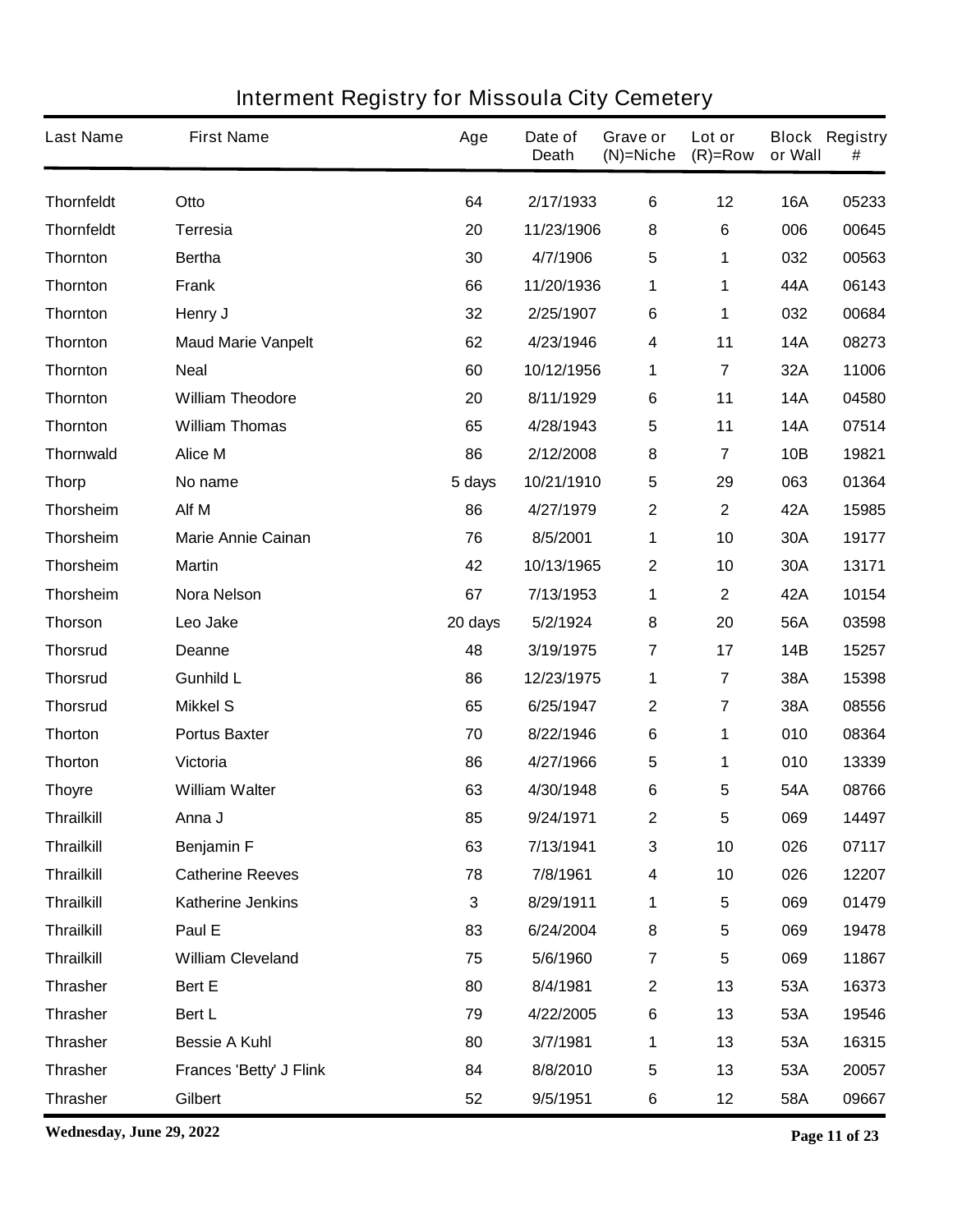| <b>Last Name</b> | <b>First Name</b>          | Age              | Date of<br><b>Death</b> | Grave or<br>$(N)$ =Niche | Lot or<br>$(R)=Row$     | or Wall    | <b>Block Registry</b><br># |
|------------------|----------------------------|------------------|-------------------------|--------------------------|-------------------------|------------|----------------------------|
| <b>Thrasher</b>  | <b>Lewis Bert</b>          | 78               | 3/19/1952               | 8                        | 21                      | 08A        | 09799                      |
| <b>Thrasher</b>  | <b>Millard D</b>           | 66               | 7/30/1962               | $\boldsymbol{2}$         | 17                      | 21A        | 12404                      |
| <b>Thrasher</b>  | <b>Minnie L</b>            | 93               | 2/21/1983               | 1                        | 17                      | 21A        | 16614                      |
| <b>Thrasher</b>  | Ruth                       | 74               | 2/13/1944               | $\overline{7}$           | 21                      | 08A        | 07710                      |
| <b>Threlkeld</b> | Edwin                      | 72               | 12/18/1936              | 5                        | $6\phantom{1}$          | 37A        | 06156                      |
| <b>Threlkeld</b> | <b>Mary Elizabeth</b>      | 86               | 10/29/1960              | $\bf 6$                  | 11                      | 60A        | 12004                      |
| <b>Thuesen</b>   | <b>Agnes</b>               | 65               | 4/15/1923               | 3                        | 103                     | 063        | 03410                      |
| <b>Thuesen</b>   | James                      | 72               | 3/4/1924                | $\overline{\mathbf{4}}$  | 103                     | 063        | 03570                      |
| <b>Thum</b>      | <b>Julius George</b>       | 59               | 3/17/1943               | 1                        | $\boldsymbol{4}$        | 54A        | 07475                      |
| <b>Thune</b>     | Arthur J                   | 22               | 10/18/1924              | 1                        | 21                      | 36A        | 03672                      |
| Thurman          | <b>Marvin</b>              | 51               | 4/20/1973               | 8                        | 11                      | 49A        | 14856                      |
| Thurman          | <b>Mary Jean</b>           | $\boldsymbol{9}$ | 4/23/1969               | $\overline{7}$           | 14                      | 49A        | 13968                      |
| Thurman          | Ruth                       | 85               | 6/1/2012                | $\overline{\mathbf{r}}$  | 11                      | 49A        | 19825                      |
| <b>Thurston</b>  | <b>Bertha Leila</b>        | 91               | 10/20/1957              | 8                        | $\overline{7}$          | 029        | 11236                      |
| <b>Thurston</b>  | Earl D                     | 57               | 11/23/1969              | $\overline{\mathbf{4}}$  | 5                       | 08A        | 14134                      |
| <b>Thurston</b>  | <b>Floyd</b>               | 1                | 3/22/1919               | 5                        | 37                      | 55A        | 02750                      |
| <b>Thurston</b>  | <b>Henry</b>               | 60               | 1/24/1910               | 8                        | 5                       | 065        | 01238                      |
| <b>Thurston</b>  | <b>Hubard A</b>            | 62               | 8/19/1925               | 4                        | 25                      | 06A        | 03805                      |
| <b>Thurston</b>  | Rebecca E                  | 52               | 8/29/1937               | $5\phantom{.0}$          | 5                       | 08A        | 06254                      |
| <b>Thurston</b>  | <b>William Albert</b>      | 66               | 1/14/1947               | $\bf 6$                  | 5                       | 08A        | 08461                      |
| <b>Tibbets</b>   | <b>Ernestine</b>           | 58               | 3/21/1927               | $\mathbf{3}$             | $\overline{\mathbf{4}}$ | 05A        | 04104                      |
| <b>Tibbets</b>   | NA                         | 68               | 6/8/1934                | 4                        | 4                       | 05A        | 05476                      |
| <b>Tice</b>      | Joseph S                   | 49               | 3/24/1920               | 168                      | <b>NP</b>               | 009        | 02911                      |
| <b>Tickmen</b>   | <b>Emery</b>               | 18 mos           | 8/23/1908               | $\overline{7}$           | 8                       | 063        | 00968                      |
| <b>Tiddy</b>     | <b>Bessie</b>              | 91               | 7/16/1953               | ${\bf 5}$                | $\mathbf 2$             | 35A        | 10156                      |
| <b>Tiddy</b>     | Josiah                     | 64               | 3/21/1928               | $\bf 6$                  | $\mathbf 2$             | 35A        | 04270                      |
| <b>Tiemeyer</b>  | <b>Ada Francis Killion</b> | 67               | 11/25/1967              | $\overline{7}$           | 3                       | 002        | 13645                      |
| <b>Tiemeyer</b>  | <b>Ralph P</b>             | 75               | 7/25/1975               | 8                        | 3                       | 002        | 15325                      |
| <b>Tietjen</b>   | <b>Anton P</b>             | 59               | 9/9/1908                | $\overline{\mathbf{4}}$  | $\boldsymbol{4}$        | 016        | 00987                      |
| <b>Tietjen</b>   | <b>Bertha Estelle</b>      | 87               | 10/2/1954               | $\bf 6$                  | 4                       | 016        | 10465                      |
| <b>Tietjen</b>   | Fred J                     | 82               | 7/26/1966               | 3BT4                     | 4                       | 016        | 14416                      |
| <b>Tietjen</b>   | Jennie W                   | unk              | 5/29/1893               | $\mathbf{3}$             | 4                       | 016        | Ledger                     |
| <b>Tiffany</b>   | <b>Nellie M</b>            | 92               | 10/16/1972              | $\mathbf{3}$             | 3                       | <b>17A</b> | 14738                      |

**Wednesday, June 29, 2022 Page 12 of 23**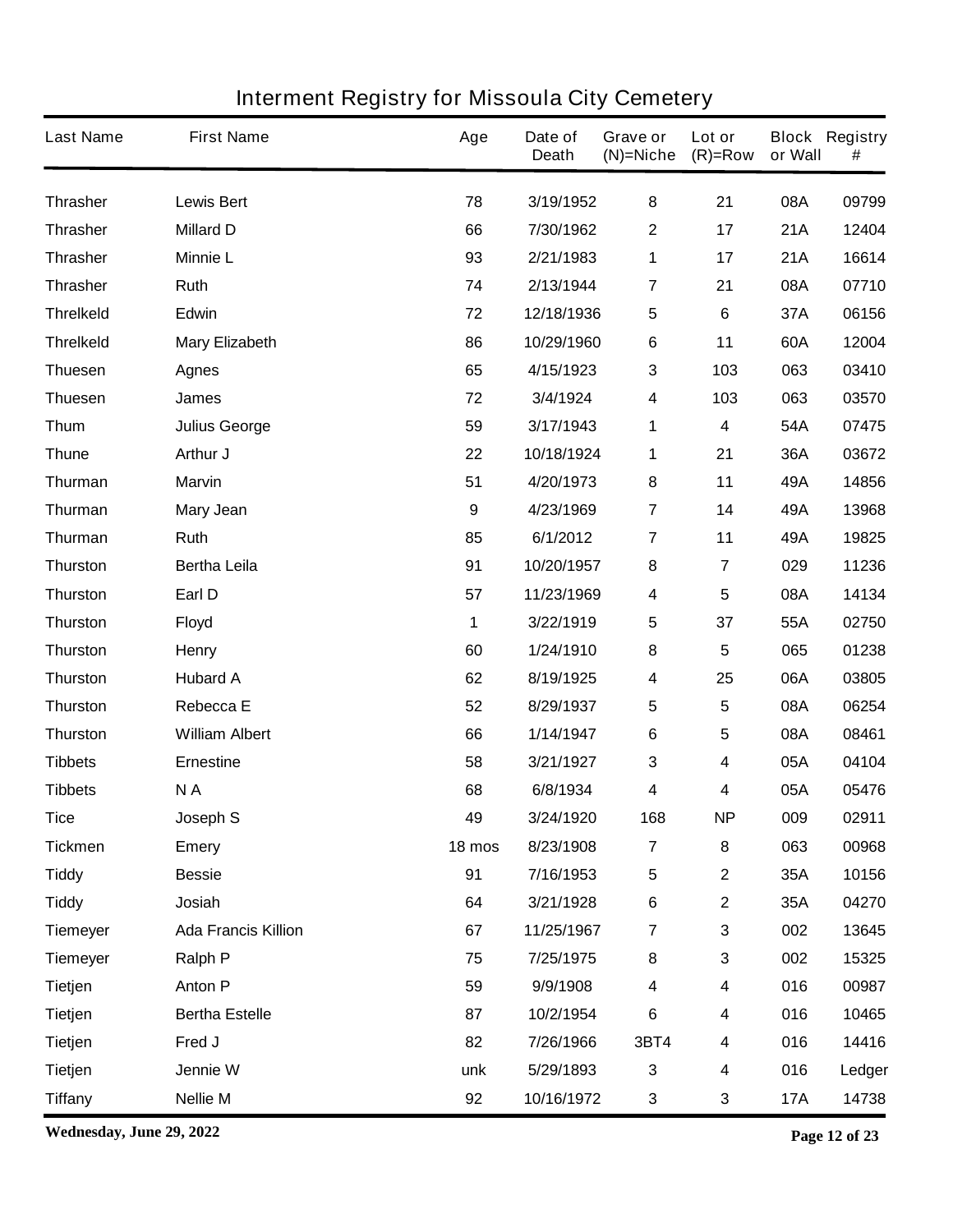| <b>Last Name</b>   | <b>First Name</b>                  | Age       | Date of<br><b>Death</b> | Grave or<br>$(N)$ =Niche | Lot or<br>$(R)=Row$ | or Wall      | <b>Block Registry</b><br># |
|--------------------|------------------------------------|-----------|-------------------------|--------------------------|---------------------|--------------|----------------------------|
| <b>Tiffany</b>     | <b>Willard</b>                     | 70        | 10/6/1935               | 4                        | 3                   | <b>17A</b>   | 05772                      |
| <b>Tikkanen</b>    | Arve                               | 61        | 4/14/1974               | $\mathbf{3}$             | 13                  | 064          | 15071                      |
| <b>Tikkanen</b>    | <b>August</b>                      | 53        | 4/23/1912               | $\overline{7}$           | 19                  | 063          | 01578                      |
| <b>Tikkanen</b>    | <b>Jennie S</b>                    | 64        | 11/3/1939               | $\overline{7}$           | 133                 | 063          | 06747                      |
| <b>Tikkanen</b>    | No name                            | <b>SB</b> | 2/25/1910               | $\overline{7}$           | 19                  | 063          | 01251                      |
| Till               | <b>Percy Wilfred</b>               | 74        | 12/25/1979              | $\boldsymbol{2}$         | 18                  | 60A          | 16100                      |
| <b>Tillier</b>     | <b>Elmon D</b>                     | 39        | 11/24/1962              | $\mathbf{3}$             | 10                  | 60A          | 12500                      |
| <b>Tillinghast</b> | <b>Carrie Armstrong</b>            | 62        | 7/19/1922               | $\mathbf 2$              | 1                   | 045          | 03275                      |
| <b>Tillman</b>     | Orin M                             | 67        | 12/8/1937               | $\overline{\mathbf{4}}$  | 4                   | 34A          | 06330                      |
| <b>Tilly</b>       | <b>Emil Alfred Jr</b>              | 70        | 5/11/1999               | $\bf 6$                  | 34                  | 03D          | 18907                      |
| <b>Tilton</b>      | <b>Edgar C</b>                     | 57        | 2/17/1944               | $\mathbf{2}$             | 21                  | 010          | 07708                      |
| <b>Timm</b>        | Elda A                             | 81        | 3/6/1976                | 7                        | 15                  | 30A          | 15477                      |
| <b>Timm</b>        | Harry A                            | 88        | 5/22/1972               | 8                        | 15                  | 30A          | 14648                      |
| <b>Timmer</b>      | Georgia E Fenton                   | 87        | 1/15/1985               | 8                        | 16                  | 03A          | 16925                      |
| <b>Timmerman</b>   | <b>Fritz</b>                       | 81        | 10/26/1928              | 6                        | 1                   | 45A          | 04395                      |
| <b>Tincher</b>     | <b>Steven Forrest</b>              | 66        | 3/27/2015               | $\mathbf 2$              | 22                  | 01B          | 20494                      |
| <b>Tingley</b>     | <b>Lauretta M Wills</b>            | 81        | 11/4/1985               | $\boldsymbol{2}$         | 3                   | 08A          | 17042                      |
| <b>Tingley</b>     | <b>Orville M</b>                   | 62        | 1/12/1963               | 1                        | 3                   | 08A          | 12531                      |
| <b>Tipp</b>        | <b>Christine Elizabeth Ringler</b> | 86        | 2/4/1994                | N3                       | R <sub>3</sub>      | <b>SER-S</b> | 18227                      |
| <b>Tipp</b>        | <b>George Fred Henry</b>           | 84        | 8/26/1988               | N <sub>2</sub>           | R <sub>3</sub>      | <b>SER-S</b> | 17459                      |
| <b>Tittle</b>      | <b>Alice B</b>                     | 40        | 1/4/1923                | 8                        | 129                 | 063          | 03347                      |
| <b>Titus</b>       | <b>Milton A 'Red'</b>              | 44        | 11/21/1960              | 4                        | 23                  | 60A          | 12026                      |
| Tobey              | Ramah                              | 48        | 12/6/1911               | $\mathbf{z}$             | 10                  | 067          | 01519                      |
| <b>Tobin</b>       | A                                  | unk       |                         | 49                       | <b>NP</b>           | 011          | Ledger                     |
| <b>Tobin</b>       | George                             | 70        | 9/8/1915                | $\sqrt{5}$               | 9                   | 071          | 02115                      |
| <b>Tobin</b>       | No name                            | 57        | 7/12/1914               | $\bf 6$                  | 9                   | 071          | 01907                      |
| <b>Toby</b>        | George                             | 63        | 5/6/1929                | $\bf 6$                  | 23                  | 47A          | 04518                      |
| <b>Toby</b>        | Sarah A                            | 59        | 3/26/1921               | $\bf 6$                  | 124                 | 063          | 03038                      |
| <b>ToKinago</b>    | H                                  | 34        | 7/28/1901               | 36                       | <b>NP</b>           | 011          | 00035                      |
| <b>Tolar</b>       | No name                            | <b>SB</b> | 7/6/1921                | $\overline{\mathbf{z}}$  | 34                  | 55A          | 03090                      |
| <b>Tollefson</b>   | Lester C                           | 41        | 12/20/1990              | $\sqrt{5}$               | $\mathbf 2$         | 02B          | 17767                      |
| <b>Tolles</b>      | <b>Barbara Bennett</b>             | 62        | 8/27/1954               | $\mathbf{3}$             | 20                  | 023          | 10448                      |
| <b>Tolman</b>      | <b>Hattie</b>                      | 71        | 3/6/1948                | 3                        | 9                   | 10.5         | 08729                      |

**Wednesday, June 29, 2022 Page 13 of 23**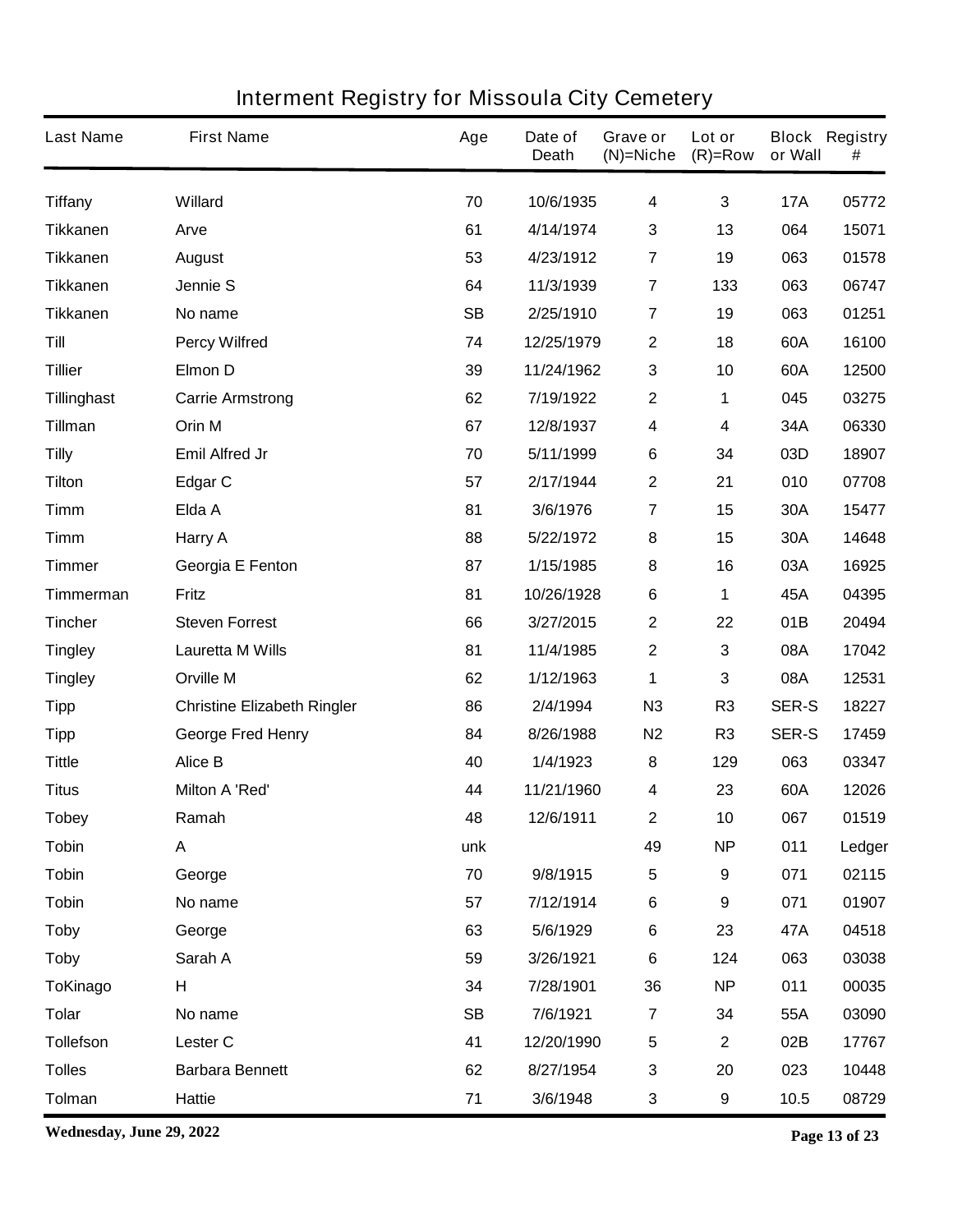| <b>Last Name</b> | <b>First Name</b>        | Age   | Date of<br><b>Death</b> | Grave or<br>$(N)$ =Niche | Lot or<br>$(R)=Row$ | or Wall    | <b>Block Registry</b><br># |
|------------------|--------------------------|-------|-------------------------|--------------------------|---------------------|------------|----------------------------|
| <b>Tolman</b>    | <b>James F</b>           | 70    | 7/22/1941               | $\overline{\mathbf{4}}$  | $\boldsymbol{9}$    | 10.5       | 07123                      |
| Tom              | <b>Fong Ton</b>          | 38    | 12/3/1918               | 6                        | 121                 | 063        | 02646                      |
| Tom              | <b>Frank</b>             | 56    | 11/29/1950              | 8                        | 18                  | 08A        | 09451                      |
| Tom              | <b>Gail Chin Gah</b>     | 22    | 10/25/1925              | $\overline{\mathbf{4}}$  | $\mathbf 2$         | <b>15A</b> | 03837                      |
| Tom              | Howard                   | 59    | 5/10/1974               | 1                        | 26                  | 08A        | 15089                      |
| Tom              | <b>Howard G</b>          | 71    | 12/15/1964              | $\mathbf 3$              | $\mathbf 2$         | <b>15A</b> | 13032                      |
| Tom              | Sam                      | 83    | 12/18/1935              | $\mathbf{2}$             | 19                  | 08A        | 05828                      |
| Tom              | <b>Suey Yee</b>          | 70    | 12/17/1945              | 1                        | 19                  | 08A        | 08180                      |
| Tom              | <b>Tuie Ngut</b>         | 2 mos | 12/29/1910              | $\bf 6$                  | 30                  | 063        | 01392                      |
| Tom              | <b>Tyler</b>             | 88    | 2/12/2007               | $\overline{7}$           | 18                  | 08A        | 19739                      |
| <b>Tomlin</b>    | <b>Maynard A</b>         | 7 mos | 5/29/1915               | $\bf 6$                  | 66                  | 063        | 02059                      |
| <b>Tomlinson</b> | Edna E                   | 86    | 6/6/1981                | $\mathbf{3}$             | 3                   | 01A        | 16350                      |
| <b>Tomlinson</b> | <b>Henry H</b>           | 74    | 12/21/1957              | $\overline{\mathbf{4}}$  | 3                   | 01A        | 11284                      |
| Tomosuye         | T                        | 35    | 10/24/1903              | 10                       | <b>NP</b>           | 009        | 00301                      |
| <b>Toms</b>      | <b>John Casper</b>       | 71    | 4/24/1948               | $\boldsymbol{2}$         | 19                  | 09A        | 08763                      |
| <b>Toms</b>      | Letta Elizabeth          | 79    | 11/12/1954              | 1                        | 19                  | 09A        | 10488                      |
| <b>Tomten</b>    | <b>Ernest A</b>          | 37    | 2/12/1955               | $\bf 6$                  | 20                  | 52A        | 10551                      |
| Tonbora          | Kyunojo                  | 64    | 2/15/1938               | $\overline{7}$           | 3                   | 010        | 06383                      |
| <b>Toner</b>     | Lawrence                 | 66    | 7/7/1962                | $\overline{\mathbf{4}}$  | 5                   | 02A        | 12395                      |
| <b>Toner</b>     | <b>Marion</b>            | 87    | 12/10/1987              | $\mathbf 3$              | 5                   | 02A        | 17420                      |
| <b>Toner</b>     | <b>Phillip Joseph</b>    | 15    | 10/23/1933              | $\sqrt{5}$               | 20                  | 04A        | 05356                      |
| <b>Toney</b>     | <b>Lillian Edith</b>     | 84    | 2/22/1973               | 6                        | 3                   | 056        | 14819                      |
| <b>Toney</b>     | W <sub>E</sub>           | 37    | 10/18/1918              | $\mathbf{3}$             | 4                   | 056        | 02589                      |
| <b>Tonkin</b>    | <b>Elizabeth A</b>       | 53    | 4/18/1919               | ${\bf 5}$                | 14                  | 070        | 02764                      |
| <b>Tonkin</b>    | <b>Thomas</b>            | 56    | 6/8/1912                | $\overline{\mathbf{4}}$  | 14                  | 070        | 01595                      |
| <b>Tonkin</b>    | Thomas C                 | 24    | 6/3/1916                | $\mathbf 3$              | 14                  | 070        | 02221                      |
| <b>Toole</b>     | <b>Ainslie Palmer</b>    | 84    | 11/9/2013               | $\overline{\mathbf{4}}$  | $\bf 6$             | 041        | 20613                      |
| <b>Toole</b>     | <b>Allan Hardenbrook</b> | 67    | 7/18/1955               | 6.5                      | $\mathbf 2$         | 049        | 10656                      |
| <b>Toole</b>     | Allan Hardenbrook        | 79    | 9/21/2010               | $\mathbf 3$              | 6                   | 041        | 20614                      |
| <b>Toole</b>     | Anna Hardenbrook         | 71    | 8/2/1934                | $\mathbf{3}$             | $\mathbf 2$         | 049        | 05505                      |
| <b>Toole</b>     | <b>Bruce Allan</b>       | 39    | 6/20/1995               | $\overline{\mathbf{4}}$  | 6                   | 041        | 19704                      |
| <b>Toole</b>     | <b>John Howard</b>       | 55    | 3/6/1946                | FT <sub>2</sub>          | $\mathbf 2$         | 049        | 08312                      |
| <b>Toole</b>     | John Howard              | 71    | 11/26/1989              | $\overline{7}$           | $\mathbf 2$         | 049        | 17621                      |

**Wednesday, June 29, 2022 Page 14 of 23**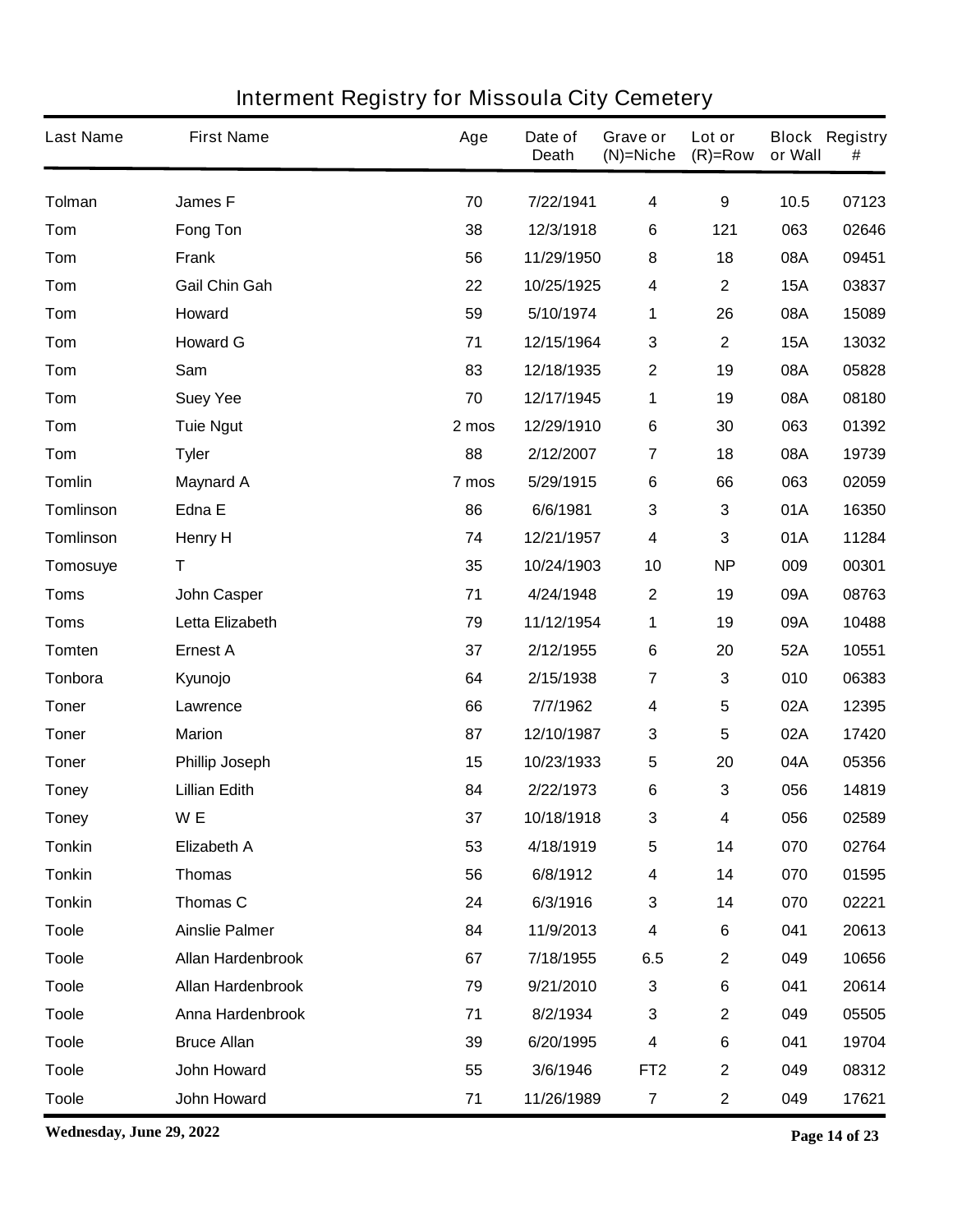| <b>Last Name</b> | <b>First Name</b>                | Age     | Date of<br><b>Death</b> | Grave or<br>$(N)$ =Niche | Lot or<br>$(R)=Row$ | or Wall    | <b>Block Registry</b><br># |
|------------------|----------------------------------|---------|-------------------------|--------------------------|---------------------|------------|----------------------------|
| <b>Toole</b>     | John Ryan                        | 65      | 3/4/1916                | $\bf 6$                  | 1                   | 049        | 02188                      |
| <b>Toole</b>     | John Ryan Jr                     | 27      | 5/28/1927               | $\overline{\mathbf{4}}$  | $\mathbf 2$         | 049        | 04145                      |
| <b>Toole</b>     | Laura H                          | 74      | 11/9/1966               | 6.5                      | $\mathbf 2$         | 049        | 13458                      |
| <b>Toole</b>     | <b>Marjorie Ross</b>             | 72      | 7/6/1963                | 8                        | 10                  | 037        | 12682                      |
| Toothman         | <b>Dorothy Odette Skillicorn</b> | 87      | 11/11/1981              | 1                        | $\mathbf 2$         | 60A        | 16424                      |
| <b>Toppen</b>    | H Dale                           | 47      | 2/17/1972               | $\bf 6$                  | 29                  | 22B        | 14579                      |
| <b>Torak</b>     | Peter                            | 43      | 12/21/1910              | $\bf 6$                  | 32                  | 063        | 01384                      |
| <b>Torell</b>    | <b>Audrey Irene Wickstrom</b>    | 76      | 1/28/1981               | 1                        | 21                  | 50A        | 16298                      |
| <b>Torell</b>    | <b>Theodore</b>                  | 72      | 3/6/1973                | $\mathbf{2}$             | 21                  | 50A        | 14846                      |
| <b>Torell</b>    | <b>Theodore 'Jackie'</b>         | 10 days | 11/20/1925              | 7                        | 44                  | 55A        | 03853                      |
| <b>Toreson</b>   | Louis                            | 80      | 7/14/1960               | 1                        | 4                   | 57A        | 11930                      |
| <b>Torgerson</b> | Dale A                           | 47      | 6/8/1974                | 8                        | 28                  | <b>18B</b> | 15103                      |
| Torgerson        | <b>Ida S Wagenius</b>            | 97      | 1/2/1992                | $\mathbf 3$              | 24                  | 14B        | 17903                      |
| <b>Torgerson</b> | John Herbert                     | 82      | 7/31/1973               | $\boldsymbol{4}$         | 24                  | 14B        | 14907                      |
| <b>Torgerson</b> | Kettle                           | 65      | 9/30/1949               | 5                        | 5                   | 039        | 09121                      |
| <b>Torgerson</b> | <b>Shirley Rae Gray</b>          | 71      | 2/20/2001               | $\overline{7}$           | 28                  | 18B        | 19119                      |
| <b>Torgeson</b>  | Alma <sub>C</sub>                | 87      | 11/19/1995              | $\boldsymbol{4}$         | 13                  | 11B        | 18447                      |
| <b>Torgeson</b>  | <b>Norval R</b>                  | 78      | 4/7/1983                | $\sqrt{5}$               | 13                  | 11B        | 16640                      |
| <b>Torgeson</b>  | <b>Salve</b>                     | 75      | 7/24/1955               | 6                        | 9                   | 52A        | 10659                      |
| <b>Torp</b>      | <b>Gregory Allen</b>             | 19      | 8/16/1989               | 1                        | 9                   | 18B        | 17589                      |
| <b>Torp</b>      | Helen                            | 73      | 8/28/1992               | $\boldsymbol{4}$         | 3                   | 18B        | 18008                      |
| <b>Torr</b>      | <b>Eldon W</b>                   | 32      | 1/27/1930               | 4                        | 6                   | <b>14A</b> | 04665                      |
| <b>Torrance</b>  | <b>Amy B Randles</b>             | 31      | 9/21/1995               | $\overline{7}$           | 3                   | 18B        | 18424                      |
| <b>Torrance</b>  | <b>Bryan W</b>                   | 59      | 4/21/2016               | <b>N26</b>               | R <sub>2</sub>      | VIO-W      | 20597                      |
| <b>Torrence</b>  | Mam                              | 53      | 4/21/1913               | $6\phantom{1}6$          | 1                   | 034        | 01727                      |
| <b>Torseth</b>   | <b>Eugene Robert</b>             | 83      | 9/12/1998               | $\boldsymbol{2}$         | 1                   | 062        | 18842                      |
| <b>Torseth</b>   | Ora Josephine                    | 26      | 12/9/1918               | 1                        | 1                   | 062        | 02664                      |
| <b>Torseth</b>   | Robert                           | unk     |                         | 1                        | 1                   | 062        | 02638                      |
| <b>Tostenson</b> | <b>Armund</b>                    | 45      | 1/31/1911               | $\boldsymbol{2}$         | 31                  | 063        | 01400                      |
| <b>Totman</b>    | Anna B                           | unk     | 3/25/1901               | ${\bf 5}$                | 18                  | 024        | Ledger                     |
| <b>Totman</b>    | <b>James Edwin</b>               | 85      | 4/21/1933               | $\bf 6$                  | 18                  | 024        | 05441                      |
| <b>Touchette</b> | <b>Agnes M</b>                   | 78      | 2/10/1938               | $\overline{7}$           | $\mathbf 2$         | 068        | 06379                      |
| <b>Touchette</b> | <b>David Oliver</b>              | 59      | 11/2/1953               | 6                        | $\mathbf 2$         | 068        | 10237                      |

**Wednesday, June 29, 2022 Page 15 of 23**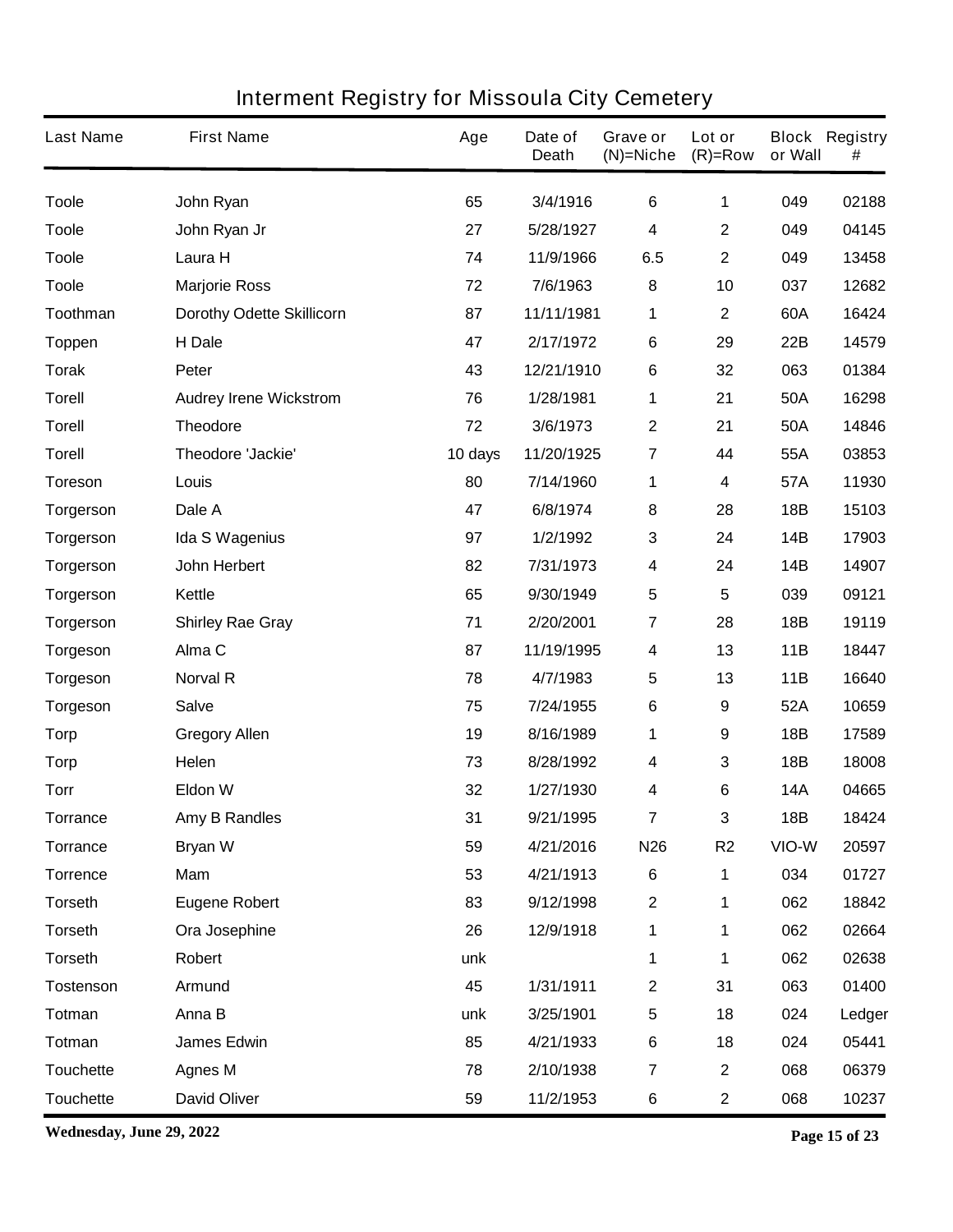| <b>Last Name</b> | <b>First Name</b>       | Age       | Date of<br><b>Death</b> | <b>Grave or</b><br>$(N)=Niche$ | Lot or<br>$(R)=Row$ | or Wall    | <b>Block Registry</b><br># |
|------------------|-------------------------|-----------|-------------------------|--------------------------------|---------------------|------------|----------------------------|
| <b>Touchette</b> | Esma J                  | 60        | 1/13/1957               | 5                              | $\mathbf{2}$        | 068        | 11053                      |
| <b>Touchette</b> | <b>Felix</b>            | 79        | 1/9/1932                | $\boldsymbol{2}$               | $\mathbf 2$         | 068        | 05010                      |
| <b>Touchette</b> | George                  | 74        | 8/7/1963                | $\mathbf{3}$                   | $\mathbf 2$         | 068        | 12694                      |
| <b>Touchette</b> | No name                 | <b>SB</b> | 6/17/1930               | 8                              | $\mathbf 2$         | 068        | 04737                      |
| <b>Touchette</b> | No name                 | <b>SB</b> | 3/14/1936               | FT <sub>8</sub>                | $\mathbf 2$         | 068        | 05885                      |
| <b>Touchette</b> | <b>William F</b>        | 31        | 9/8/1910                | 1                              | $\mathbf 2$         | 068        | 01342                      |
| <b>Tousia</b>    | Joseph Eli              | 58        | 6/25/1930               | 8                              | 14                  | 04A        | 04743                      |
| <b>Toussaint</b> | Shan                    | 62        | 7/14/2016               | 1                              | 26                  | 07B        | 20084                      |
| <b>Towe</b>      | Adria Jean              | 14 days   | 3/11/1948               | 1                              | 23                  | 56A        | 08733                      |
| <b>Towe</b>      | <b>Billy Clifford</b>   | 2 mos     | 11/11/1946              | 4                              | 15                  | 56A        | 08412                      |
| Town             | <b>Charles D</b>        | 49        | 9/17/1964               | 8                              | 10                  | 49A        | 12950                      |
| Town             | Goldie H                | 76        | 4/16/1991               | $\overline{7}$                 | 10                  | 49A        | 17803                      |
| Town             | Olive K                 | 92        | 11/9/1984               | $\boldsymbol{2}$               | 4                   | 017        | 16892                      |
| Towne            | Leslie B                | 76        | 7/17/1961               | $\overline{7}$                 | 4                   | 017        | 12181                      |
| <b>Townsend</b>  | <b>Arthur Erwin</b>     | 72        | 12/30/1947              | 4                              | 47                  | 063        | 08671                      |
| <b>Townsend</b>  | E Viola                 | 65        | 2/23/1937               | $\overline{7}$                 | 3                   | 047        | 06015                      |
| <b>Townsend</b>  | <b>George Albert</b>    | 59        | 1/17/1917               | 5                              | 11                  | 047        | 05309                      |
| <b>Townsend</b>  | <b>Ida Lloyd</b>        | 85        | 8/3/1949                | 4                              | 11                  | 047        | 09081                      |
| <b>Townsend</b>  | <b>Weltha Mary</b>      | 58        | 9/15/1944               | $\mathbf{3}$                   | 47                  | 063        | 07857                      |
| <b>Towsley</b>   | <b>Frank Clifford</b>   | 67        | 3/29/1957               | 6                              | 1                   | 33A        | 11098                      |
| <b>Towsley</b>   | <b>Gladys E Gibbons</b> | 88        | 11/8/1979               | 5                              | 1                   | 33A        | 16073                      |
| <b>Tozier</b>    | No name                 | unk       |                         | 5                              | 13                  | 026        | 16890                      |
| Tracer           | <b>Annie M</b>          | 78        | 10/10/1958              | З                              | 33                  | 10.5       | 11512                      |
| <b>Tracer</b>    | Eva E                   | 34        | 2/24/1922               | 4                              | 15                  | 06A        | 03186                      |
| <b>Tracer</b>    | <b>Samuel</b>           | 86        | 5/6/1956                | 4                              | 33                  | 10.5       | 10885                      |
| <b>Tracer</b>    | <b>William Loyce</b>    | 4         | 5/3/1916                | 4                              | 15                  | 06A        | 02206                      |
| <b>Tracey</b>    | <b>Allie G</b>          | 38        | 12/20/1920              | 1                              | $\mathbf{2}$        | 057        | 03002                      |
| <b>Tracey</b>    | No name                 | <b>SB</b> | 8/15/1919               | 4                              | 21                  | 55A        | 02811                      |
| <b>Tracy</b>     | <b>Albert H</b>         | 74        | 6/7/1944                | 8                              | 3                   | <b>14A</b> | 07785                      |
| <b>Tracy</b>     | <b>Alice S</b>          | 94        | 5/5/1968                | $\overline{7}$                 | 3                   | <b>14A</b> | 13803                      |
| <b>Tracy</b>     | Anna                    | 55        | 5/10/1940               | $\boldsymbol{2}$               | 20                  | 03A        | 06845                      |
| <b>Tracy</b>     | <b>Bertha M</b>         | 34        | 3/3/1916                | $\overline{7}$                 | 84                  | 063        | 02185                      |
| <b>Tracy</b>     | <b>Gertrude Fay</b>     | 58        | 5/2/1943                | 8                              | 4                   | 044        | 07520                      |

**Wednesday, June 29, 2022 Page 16 of 23**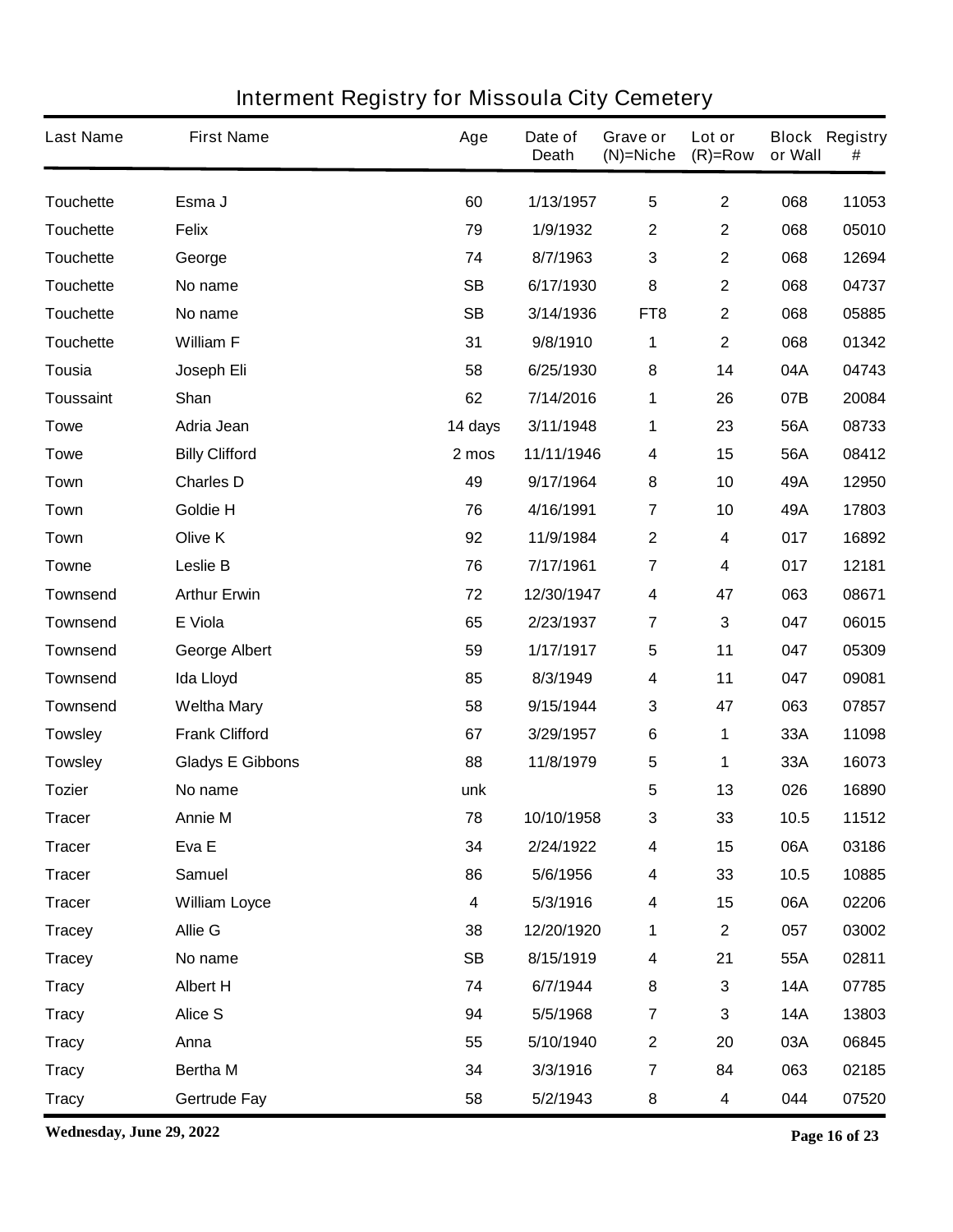| <b>Last Name</b>   | <b>First Name</b>      | Age    | Date of<br><b>Death</b> | Grave or<br>$(N)$ =Niche | Lot or<br>$(R)=Row$     | or Wall    | <b>Block Registry</b><br># |
|--------------------|------------------------|--------|-------------------------|--------------------------|-------------------------|------------|----------------------------|
| <b>Tracy</b>       | <b>Gordon H</b>        | 73     | 11/24/1952              | 1                        | $5\phantom{1}$          | 048        | 09993                      |
| <b>Tracy</b>       | John S                 | 88     | 9/27/1964               | $\sqrt{5}$               | 12                      | 60A        | 12954                      |
| <b>Tracy</b>       | <b>John Strop</b>      | 84     | 3/5/1922                | $\overline{\mathbf{5}}$  | 19                      | 06A        | 03192                      |
| <b>Tracy</b>       | <b>Lemuel D</b>        | 64     | 3/26/1932               | 8                        | 4                       | 038        | 05062                      |
| <b>Tracy</b>       | Lilith                 | 87     | 10/2/1989               | $\sqrt{5}$               | 15                      | 09A        | 18975                      |
| <b>Tracy</b>       | <b>Tily H</b>          | 68     | 5/17/1962               | $\mathbf 3$              | 21                      | 59A        | 12369                      |
| <b>Tracy</b>       | <b>William Mason</b>   | 61     | 6/29/1950               | $\bf 6$                  | 15                      | 09A        | 09352                      |
| <b>Tracy</b>       | <b>William Wilburg</b> | 65     | 5/5/1946                | $\overline{7}$           | 20                      | 03A        | 08283                      |
| <b>Trafford</b>    | Anna D                 | 72     | 2/9/1933                | 8                        | 5                       | <b>25A</b> | 05229                      |
| <b>Trafford</b>    | <b>Frank R</b>         | 69     | 12/10/1926              | $\overline{\mathbf{r}}$  | 5                       | 25A        | 04044                      |
| <b>Trainor</b>     | <b>Ella</b>            | 62     | 8/8/2019                | $\mathbf{3}$             | 65                      | 01D        | 19448                      |
| <b>Trana</b>       | <b>Harold M</b>        | 69     | 3/23/1973               | $\sqrt{5}$               | 16                      | 52A        | 14836                      |
| <b>Trana</b>       | Harold M Jr            | 53     | 5/17/1983               | $\mathbf{3}$             | 16                      | 52A        | 16667                      |
| <b>Trana</b>       | <b>Richard</b>         | 27     | 2/9/1904                | 1                        | $\overline{\mathbf{7}}$ | 003        | 00325                      |
| <b>Trana</b>       | <b>Richard Fred</b>    | 29     | 4/30/1970               | $\overline{\mathbf{4}}$  | 16                      | 52A        | 14206                      |
| <b>Trana</b>       | <b>Ruth Hewitt</b>     | 40     | 1/16/1952               | $\mathbf 3$              | 24                      | 58A        | 09751                      |
| <b>Tranda</b>      | <b>Charles</b>         | 68     | 2/25/1953               | $\sqrt{5}$               | 14                      | 58A        | 10068                      |
| <b>Tranes</b>      | Oli                    | 50     | 7/2/1915                | $\mathbf 3$              | 81                      | 063        | 02079                      |
| <b>Trask</b>       | <b>Estelle Willie</b>  | 59     | 7/20/1933               | 3                        | 16                      | <b>17A</b> | 05316                      |
| <b>Trask</b>       | <b>Henry William</b>   | 64     | 10/22/1938              | 4                        | 16                      | <b>17A</b> | 06526                      |
| <b>Trautvetter</b> | <b>Frances Edith</b>   | 83     | 12/10/1954              | $\sqrt{5}$               | 20                      | 59A        | 10495                      |
| <b>Trautwein</b>   | <b>August</b>          | 22     | 9/16/1885               | 3                        | 4                       | 002        | 20121                      |
| <b>Trautwein</b>   | No name                | unk    |                         | 5                        | 4                       | 002        | Ledger                     |
| <b>Trautwein</b>   | <b>William F</b>       | 86     | 3/3/1926                | $\overline{\mathbf{4}}$  | 4                       | 002        | 03905                      |
| <b>Traver</b>      | Raymond                | 18 mos | 9/30/1942               | $\overline{7}$           | 18                      | 56A        | 07369                      |
| <b>Travis</b>      | <b>Echolyn Lee</b>     | 87     | 5/18/2021               | $\overline{7}$           | $\mathbf 2$             | 21A        | 20310                      |
| <b>Traxler</b>     | <b>Marcy Colleen</b>   | 3 mi   | 3/17/1950               | $\mathbf 2$              | 24                      | 56A        | 09252                      |
| <b>Traylor</b>     | Curtis                 | 46     | 3/5/1977                | $\overline{7}$           | 19                      | 21B        | 15653                      |
| <b>Treece</b>      | <b>Beatrice</b>        | 34     | 5/8/1932                | $\boldsymbol{4}$         | 30                      | 45A        | 05078                      |
| <b>Treece</b>      | Claud                  | 91     | 1/24/1984               | 6.5                      | 5                       | 63A        | 16778                      |
| <b>Treece</b>      | Edna M                 | 62     | 5/28/1955               | $\overline{\mathbf{z}}$  | 3                       | 52A        | 10634                      |
| <b>Treece</b>      | John A                 | 87     | 12/4/1978               | $\pmb{8}$                | 3                       | 52A        | 15921                      |
| <b>Treece</b>      | <b>Pearl Emily</b>     | 50     | 1/6/1947                | $\bf 6$                  | 5                       | 63A        | 08452                      |

**Wednesday, June 29, 2022 Page 17 of 23**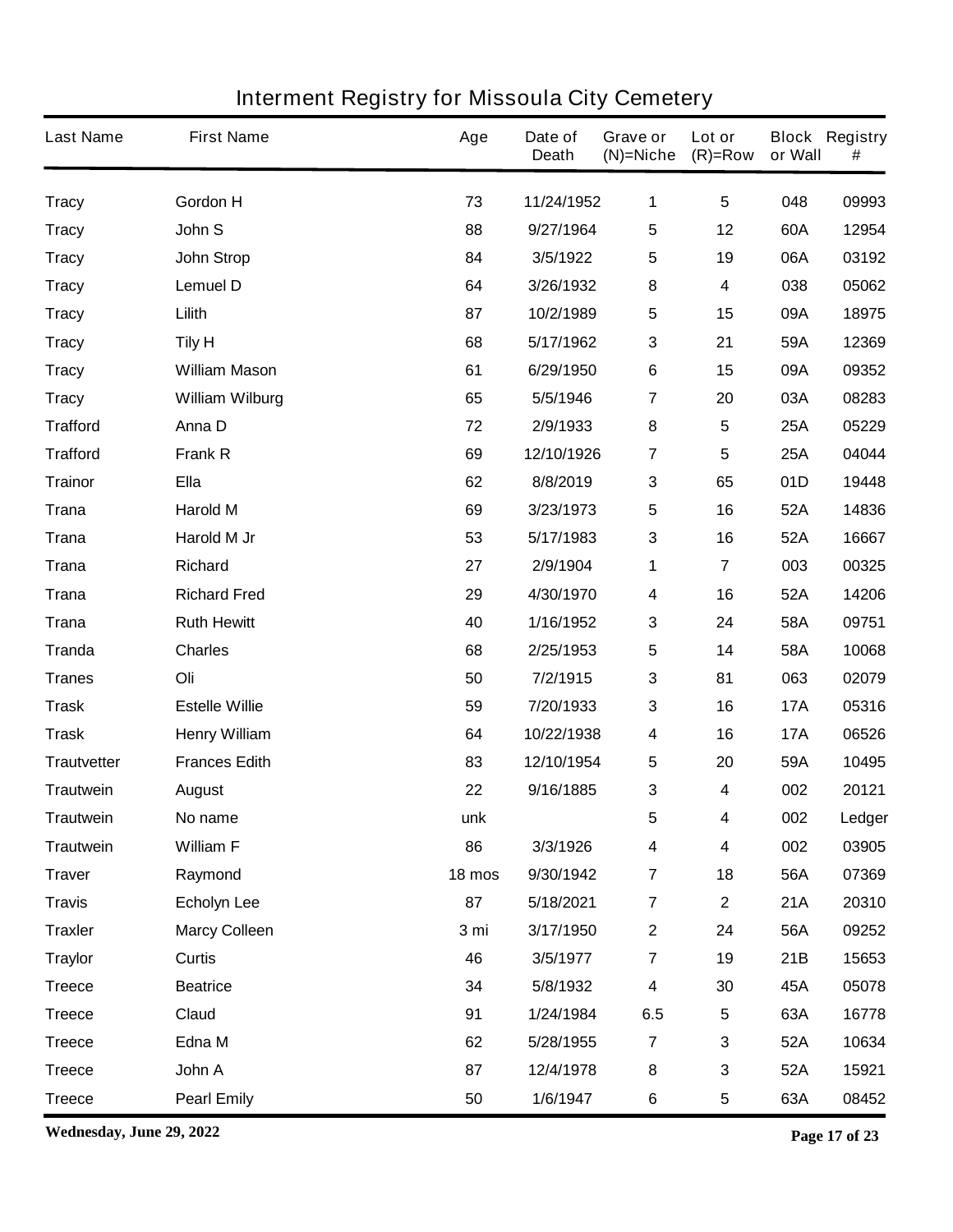| <b>Last Name</b> | <b>First Name</b>            | Age              | Date of<br><b>Death</b> | Grave or<br>$(N)$ =Niche | Lot or<br>$(R)=Row$ | or Wall    | <b>Block Registry</b><br># |
|------------------|------------------------------|------------------|-------------------------|--------------------------|---------------------|------------|----------------------------|
| <b>Treece</b>    | <b>Sadie R Foust Spencer</b> | 88               | 1/9/1990                | 1                        | 10                  | 52A        | 17642                      |
| <b>Trehan</b>    | <b>Wilfred</b>               | 80               | 8/20/1943               | 8                        | 8                   | 54A        | 07586                      |
| <b>Treichel</b>  | <b>Adolph</b>                | 57               | 3/18/1963               | 7                        | 26                  | 45A        | 12568                      |
| <b>Treichel</b>  | Idvin                        | 1                | 1/23/1929               | 1                        | 27                  | 45A        | 00839                      |
| <b>Treichel</b>  | Lillie                       | $\mathbf{2}$     | 1/23/1929               | 1                        | 27                  | 45A        | 04459                      |
| <b>Treichel</b>  | <b>Theodore</b>              | 22               | 6/11/1953               | $\sqrt{5}$               | 26                  | 45A        | 10141                      |
| Tremblay         | <b>Narcisse A</b>            | 59               | 5/18/1924               | 1                        | 6                   | 039        | 03607                      |
| Tremblay         | Robert                       | 46               | 7/4/1918                | 7                        | 119                 | 063        | 02556                      |
| <b>Trempe</b>    | Louis Joseph                 | 57               | 9/1/1931                | $\bf 6$                  | 3                   | 042        | 04944                      |
| <b>Trichie</b>   | <b>Edna Bertha Wheeler</b>   | 84               | 3/29/2004               | 3                        | 15                  | 19B        | 19430                      |
| <b>Trickey</b>   | <b>Alvin</b>                 | 20               | 11/9/1918               | 4                        | 114                 | 063        | 02617                      |
| <b>Trickey</b>   | <b>Benjamin Eliase</b>       | 87               | 11/9/1992               | 8                        | 23                  | 45A        | 18036                      |
| <b>Trickey</b>   | <b>Bennie D</b>              | 51               | 5/4/1978                | $\overline{\mathbf{5}}$  | 25                  | 45A        | 15836                      |
| <b>Trickey</b>   | <b>Eldon Royce</b>           | 3                | 9/4/1933                | 4                        | 1                   | 36A        | 05337                      |
| <b>Trickey</b>   | <b>Hilda May</b>             | 96               | 6/29/1994               | $\mathbf{3}$             | 22                  | 63A        | 18284                      |
| <b>Trickey</b>   | <b>Ruth Edna</b>             | 43               | 1/30/1955               | $\overline{\mathbf{r}}$  | 23                  | 45A        | 10545                      |
| <b>Trigg</b>     | <b>Jesse Belle</b>           | 3                | 5/8/1916                | 8                        | 90                  | 063        | 02209                      |
| Trimborn         | Lorraine J                   | 47               | 10/11/1969              | $\overline{7}$           | 7                   | 40A        | 14166                      |
| <b>Trimp</b>     | <b>Arthur Joseph</b>         | 46               | 9/22/1930               | 8                        | 10                  | 07A        | 04788                      |
| <b>Triplett</b>  | Codie                        | 23               | 3/22/1922               | 6                        | 126                 | 063        | 03203                      |
| <b>Triplett</b>  | <b>Francis Royal</b>         | 16 hrs           | 11/21/1943              | $\overline{7}$           | 20                  | 54A        | 07630                      |
| <b>Triplett</b>  | Lavata May                   | 1 day            | 8/22/1932               | HD <sub>6</sub>          | 9                   | 47A        | 05141                      |
| <b>Triplett</b>  | Lawrence Lee                 | 7 days           | 6/15/1933               | FT6                      | 7                   | 47A        | 05295                      |
| <b>Tripp</b>     | <b>Albert Earle</b>          | 64               | 12/6/1936               | $\boldsymbol{2}$         | 23                  | 08A        | 06150                      |
| <b>Tripp</b>     | Dan                          | 80               | 1/14/1963               | 1                        | 8                   | 58A        | 12528                      |
| <b>Tripp</b>     | E Ray                        | 76               | 3/1/1974                | $\bf 6$                  | 3                   | 19B        | 15042                      |
| <b>Tripp</b>     | <b>Frank Joseph</b>          | 47               | 7/18/1937               | $\mathbf{3}$             | 11                  | 25A        | 06218                      |
| <b>Tripp</b>     | George A                     | 64               | 9/14/1930               | $\bf 8$                  | 6                   | 04A        | 04955                      |
| <b>Tripp</b>     | <b>Henry</b>                 | 67               | 10/21/1926              | $\bf 6$                  | 6                   | 25A        | 04015                      |
| <b>Tripp</b>     | Johanna Bischoff             | 72               | 2/5/1930                | $\sqrt{5}$               | 6                   | <b>25A</b> | 04671                      |
| <b>Tripp</b>     | <b>Mable V</b>               | 66               | 10/9/1953               | $\bf 8$                  | 5                   | 58A        | 10214                      |
| <b>Tripp</b>     | <b>Margaret L</b>            | 75               | 8/26/1970               | 1                        | 23                  | 08A        | 14249                      |
| <b>Tripp</b>     | <b>Michael Larry</b>         | $\boldsymbol{9}$ | 12/20/1964              | $\mathbf 2$              | 15                  | 014        | 12983                      |

**Wednesday, June 29, 2022 Page 18 of 23**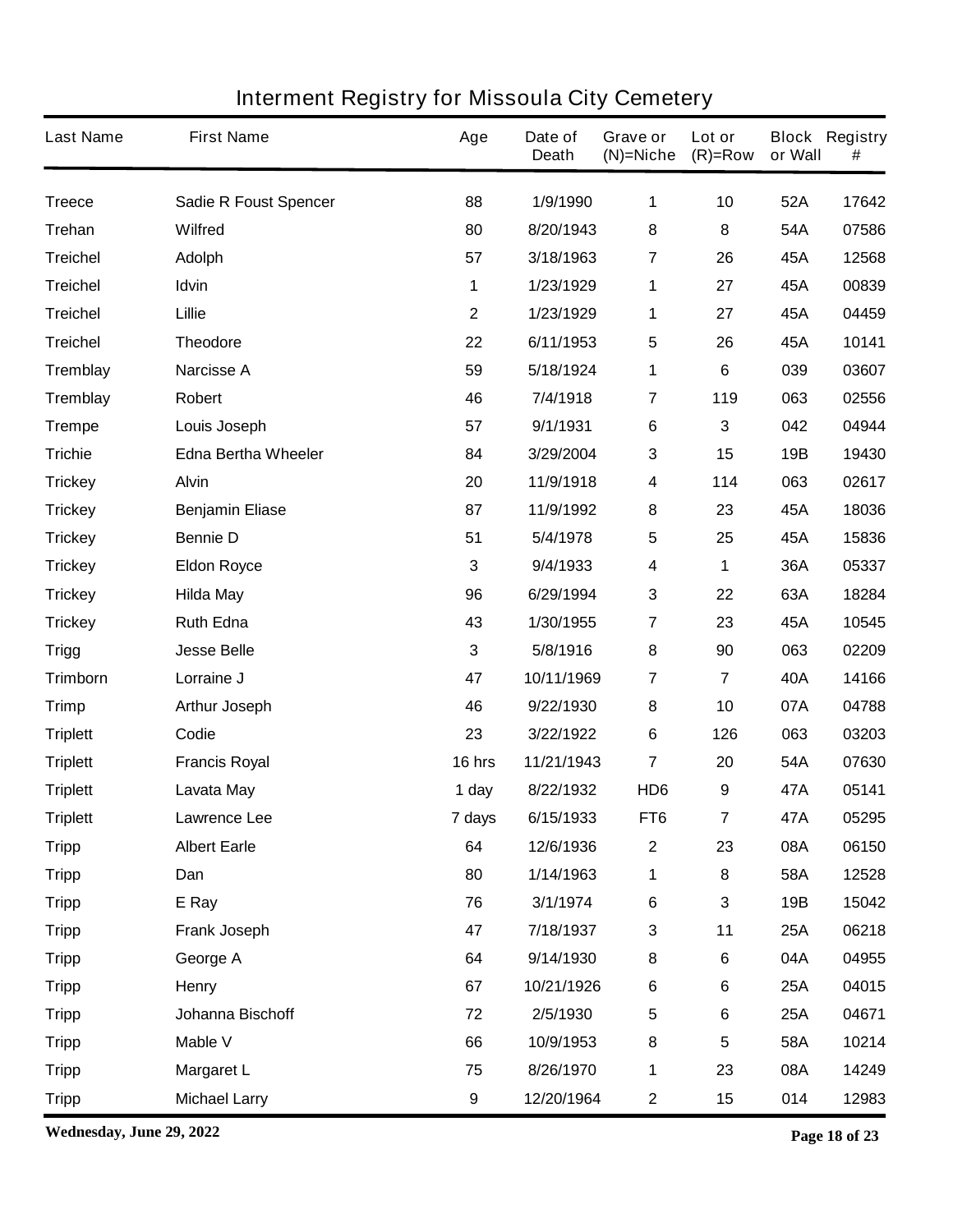| <b>Last Name</b> | <b>First Name</b>          | Age       | Date of<br><b>Death</b> | Grave or<br>$(N)$ =Niche | Lot or<br>$(R)=Row$     | or Wall    | <b>Block Registry</b><br># |
|------------------|----------------------------|-----------|-------------------------|--------------------------|-------------------------|------------|----------------------------|
| <b>Tripp</b>     | <b>Willis L</b>            | 74        | 3/25/2008               | $\mathbf{2}$             | 28                      | 17B        | 19833                      |
| Trodden          | <b>James William</b>       | 66        | 3/14/1966               | $\bf 6$                  | 27                      | 19B        | 13341                      |
| <b>Trogan</b>    | <b>Franz Emil</b>          | 65        | 3/8/1949                | $\boldsymbol{4}$         | 11                      | 53A        | 08975                      |
| <b>Trolinger</b> | Cecil E                    | 66        | 2/1/1970                | 8                        | 5                       | 31A        | 14141                      |
| <b>Trolinger</b> | Dixie I                    | 74        | 12/28/1973              | $\overline{\mathbf{r}}$  | 5                       | 31A        | 15014                      |
| <b>Trolinger</b> | Ella W                     | 74        | 10/5/1959               | 1                        | 4                       | <b>10A</b> | 11732                      |
| <b>Trolinger</b> | Samuel W                   | 80        | 12/22/1961              | $\mathbf{2}$             | 4                       | <b>10A</b> | 12279                      |
| <b>Tromp</b>     | No name                    | 4 hrs     | 12/21/1944              | $\sqrt{5}$               | 3                       | 56A        | 07927                      |
| <b>Trostle</b>   | <b>Arthur G</b>            | 73        | 7/16/1940               | 8                        | 14                      | 06A        | 06885                      |
| <b>Trostle</b>   | <b>Carrie M</b>            | 50        | 12/18/1921              | $\overline{7}$           | 14                      | 06A        | 03158                      |
| <b>Trottier</b>  | Scott C                    | 49        | 11/17/2003              | $\overline{7}$           | 39                      | 01D        | 19397                      |
| <b>Troutwine</b> | <b>Albert Andrew</b>       | 96        | 11/12/1990              | $\bf 6$                  | 5                       | 068        | 17754                      |
| <b>Troutwine</b> | <b>Francis Mae</b>         | 63        | 11/4/1964               | $\boldsymbol{4}$         | 19                      | 068        | 12961                      |
| <b>Troutwine</b> | <b>Marvin R</b>            | 97        | 2/26/2021               | 4                        | 25                      | 17B        | 20200                      |
| <b>Troutwine</b> | Olga E                     | 95        | 9/3/2021                | $\mathbf{3}$             | 25                      | 17B        | 20770                      |
| Trowbridge       | Earl A                     | 60        | 11/28/1943              | $\boldsymbol{2}$         | 11                      | 8.5        | 07638                      |
| Trudeau          | <b>Andrew R</b>            | 47        | 5/5/1947                | $\mathbf{3}$             | 20                      | 63A        | 08531                      |
| <b>Trudeau</b>   | <b>Edmond</b>              | 51        | 2/13/1904               | $\mathbf{3}$             | $\overline{\mathbf{2}}$ | 015        | 00328                      |
| <b>Trudeau</b>   | <b>Mary M</b>              | 35        | 6/21/1897               | $\overline{\mathbf{4}}$  | $\mathbf 2$             | 015        | Ledger                     |
| <b>Trudeau</b>   | No name                    | <b>SB</b> | 5/13/1926               | 8                        | $\overline{\mathbf{7}}$ | 024        | 03938                      |
| <b>Truesdell</b> | <b>Matt</b>                | 40        | 1/29/1911               | 7                        | 31                      | 063        | 01401                      |
| <b>Truman</b>    | <b>Edward F Jr</b>         | 29        | 10/9/1994               | $\bf 6$                  | 19                      | 10B        | 18308                      |
| Truman           | <b>Edward Lewis</b>        | 71        | 5/14/2012               | 4                        | 19                      | 10B        | 20235                      |
| <b>Truman</b>    | Marsha 'Penny' Jon Clapper | 64        | 4/14/2008               | 5                        | 19                      | 10B        | 19836                      |
| <b>Truman</b>    | Stephan John               | 60        | 9/1/1966                | 8                        | 8                       | 57A        | 13407                      |
| <b>Trumbull</b>  | No name                    | <b>SB</b> | 4/1/1914                | $\boldsymbol{2}$         | 62                      | 063        | 01849                      |
| <b>Trump</b>     | Carl                       | 62        | 7/5/1991                | 1                        | 1                       | 06B        | 17890                      |
| <b>Trump</b>     | <b>Ernest F</b>            | 75        | 9/1/1940                | 8                        | $\mathbf 2$             | 34A        | 06920                      |
| <b>Trump</b>     | Louisa C                   | 73        | 3/15/1944               | $\overline{7}$           | $\overline{\mathbf{2}}$ | 34A        | 07728                      |
| <b>Trusty</b>    | <b>Lucy June</b>           | 62        | 7/20/1934               | $\bf 8$                  | $\overline{\mathbf{7}}$ | 04A        | 05496                      |
| <b>Tsuber</b>    | <b>Stepan</b>              | 79        | 6/18/2019               | $\boldsymbol{4}$         | 12                      | 21B        | 18645                      |
| <b>Tsudome</b>   | ı                          | 31        | 10/13/1907              | 62                       | <b>NP</b>               | 009        | 00777                      |
| <b>Tubbs</b>     | <b>Isabell Willison</b>    | 75        | 8/25/1989               | $\mathbf 2$              | 8                       | 015        | 17592                      |

**Wednesday, June 29, 2022 Page 19 of 23**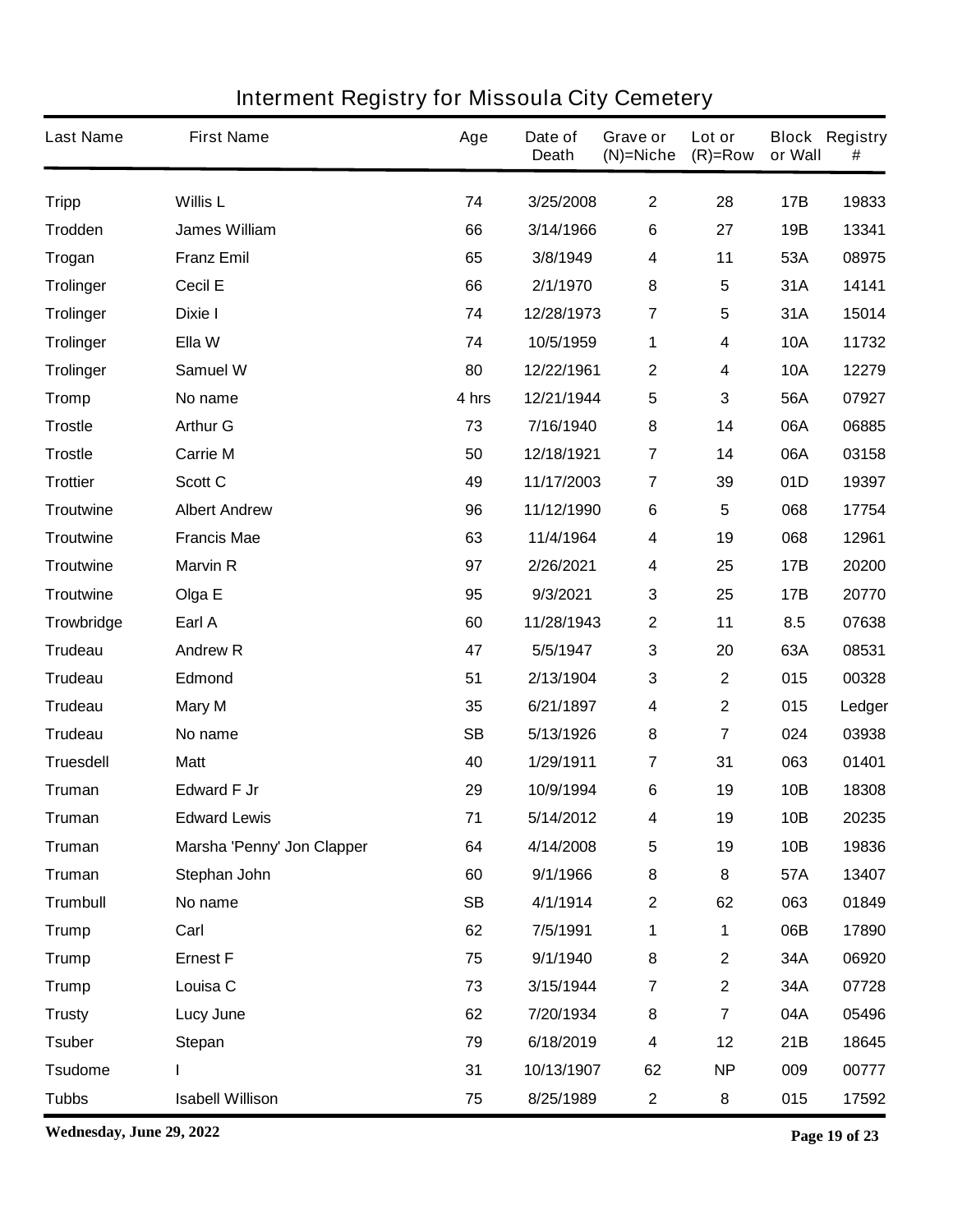| <b>Last Name</b> | <b>First Name</b>             | Age       | Date of<br><b>Death</b> | Grave or<br>$(N)$ =Niche | Lot or<br>$(R)=Row$     | or Wall     | <b>Block Registry</b><br># |
|------------------|-------------------------------|-----------|-------------------------|--------------------------|-------------------------|-------------|----------------------------|
| <b>Tubbs</b>     | <b>Martin</b>                 | 83        | 12/3/1940               | $\mathbf{2}$             | 20                      | 08A         | 06971                      |
| <b>Tubbs</b>     | <b>Robert D</b>               | 74        | 12/13/1971              | 1                        | 20                      | 08A         | 14589                      |
| <b>Tubbs</b>     | Sabina M                      | 77        | 5/22/1936               | 1                        | 20                      | 08A         | 05921                      |
| <b>Tucker</b>    | <b>Aurel K</b>                | 14        | 10/18/1936              | 3                        | 29                      | 06A         | 06114                      |
| <b>Tucker</b>    | <b>Donna Mae</b>              | 45        | 7/16/1978               | $\boldsymbol{4}$         | 17                      | 07B         | 17840                      |
| <b>Tucker</b>    | <b>Edna F Hollensteiner</b>   | 87        | 6/27/1979               | 3                        | 20                      | 06A         | 16013                      |
| <b>Tucker</b>    | Eva C Olsen                   | 86        | 2/20/1994               | 8                        | 4                       | 50A         | 18235                      |
| <b>Tucker</b>    | Harry V                       | 76        | 9/2/1962                | $\mathbf{2}$             | 11                      | 49A         | 12423                      |
| <b>Tucker</b>    | <b>James A</b>                | 44        | 10/27/1922              | $\sqrt{5}$               | 7                       | 023         | 03314                      |
| <b>Tucker</b>    | <b>James E</b>                | 22        | 11/23/1945              | $\boldsymbol{4}$         | 29                      | 06A         | 08158                      |
| <b>Tucker</b>    | <b>James P</b>                | 70        | 8/18/1952               | 8                        | 20                      | 06A         | 09906                      |
| <b>Tucker</b>    | <b>Lawrence E</b>             | 22        | 7/27/1935               | 6                        | $\overline{\mathbf{7}}$ | 023         | 05728                      |
| <b>Tucker</b>    | <b>Lucille Candace Tipton</b> | 72        | 6/24/2009               | <b>N28</b>               | R <sub>2</sub>          | VIO-E       | 19942                      |
| <b>Tucker</b>    | <b>Luther E</b>               | 67        | 9/29/1937               | $\overline{7}$           | 16                      | <b>26A</b>  | 06277                      |
| <b>Tucker</b>    | <b>Mabel G</b>                | 83        | 11/8/1969               | 1                        | 11                      | 49A         | 14062                      |
| <b>Tucker</b>    | <b>Mark Ryan</b>              | 10        | 7/16/1978               | $\mathbf{3}$             | 17                      | 07B         | 17839                      |
| <b>Tucker</b>    | <b>Mary</b>                   | 93        | 1/7/1989                | $\boldsymbol{2}$         | 16                      | <b>26A</b>  | 17507                      |
| <b>Tucker</b>    | <b>Miriam Moore</b>           | 99        | 12/20/2012              | 8                        | 16                      | 006         | 20368                      |
| <b>Tucker</b>    | Reginald 'Red' John 'RJ'      | 91        | 1/22/1998               | 1                        | 9                       | 50A         | 18724                      |
| <b>Tucker</b>    | <b>Scott Brian</b>            | 5         | 7/16/1978               | 3                        | 17                      | 07B         | 17838                      |
| <b>Tucker</b>    | <b>Walter R</b>               | 34        | 10/4/1926               | 8                        | 16                      | <b>26A</b>  | 04003                      |
| <b>Tucker</b>    | <b>William E</b>              | 66        | 1/15/1976               | 1                        | 17                      | 006         | 15420                      |
| Tufton           | Nora J                        | 34        | 3/2/1986                | 6                        | 9                       | 21B         | 17091                      |
| <b>Tufts</b>     | George                        | 80        | 11/27/1944              | 8                        | 15                      | <b>18A</b>  | 07908                      |
| Tull             | <b>Eugene F</b>               | 78        | 2/13/1956               | $\overline{7}$           | 4                       | 13A         | 10803                      |
| Tull             | Robert                        | 21        | 9/7/1937                | 8                        | 4                       | 13A         | 06260                      |
| <b>Tulloch</b>   | <b>Robert Glen</b>            | 84        | 12/4/2002               | N3                       | R <sub>2</sub> A        | <b>IRIS</b> | 22244                      |
| <b>Tulloch</b>   | <b>Viola Fay</b>              | 97        | 8/25/2016               | <b>N4</b>                | R <sub>2</sub> A        | <b>IRIS</b> | 22245                      |
| <b>Tullos</b>    | Fannie                        | 49        | 6/11/1917               | 8                        | 117                     | 063         | 02379                      |
| <b>Tully</b>     | No name                       | <b>SB</b> | 11/29/2005              | $\sqrt{5}$               | 12                      | 40A         | 19627                      |
| <b>Tully</b>     | <b>Susie Wilson</b>           | 69        | 10/30/1944              | 8                        | $\overline{7}$          | 46A         | 07894                      |
| <b>Tully</b>     | <b>Yvonne Janice</b>          | 47        | 5/5/1972                | $\sqrt{5}$               | 12                      | 40A         | 14642                      |
| <b>Tuloff</b>    | <b>Gust K</b>                 | 71        | 1/12/1963               | $\mathbf{3}$             | 4                       | 60A         | 12556                      |

**Wednesday, June 29, 2022 Page 20 of 23**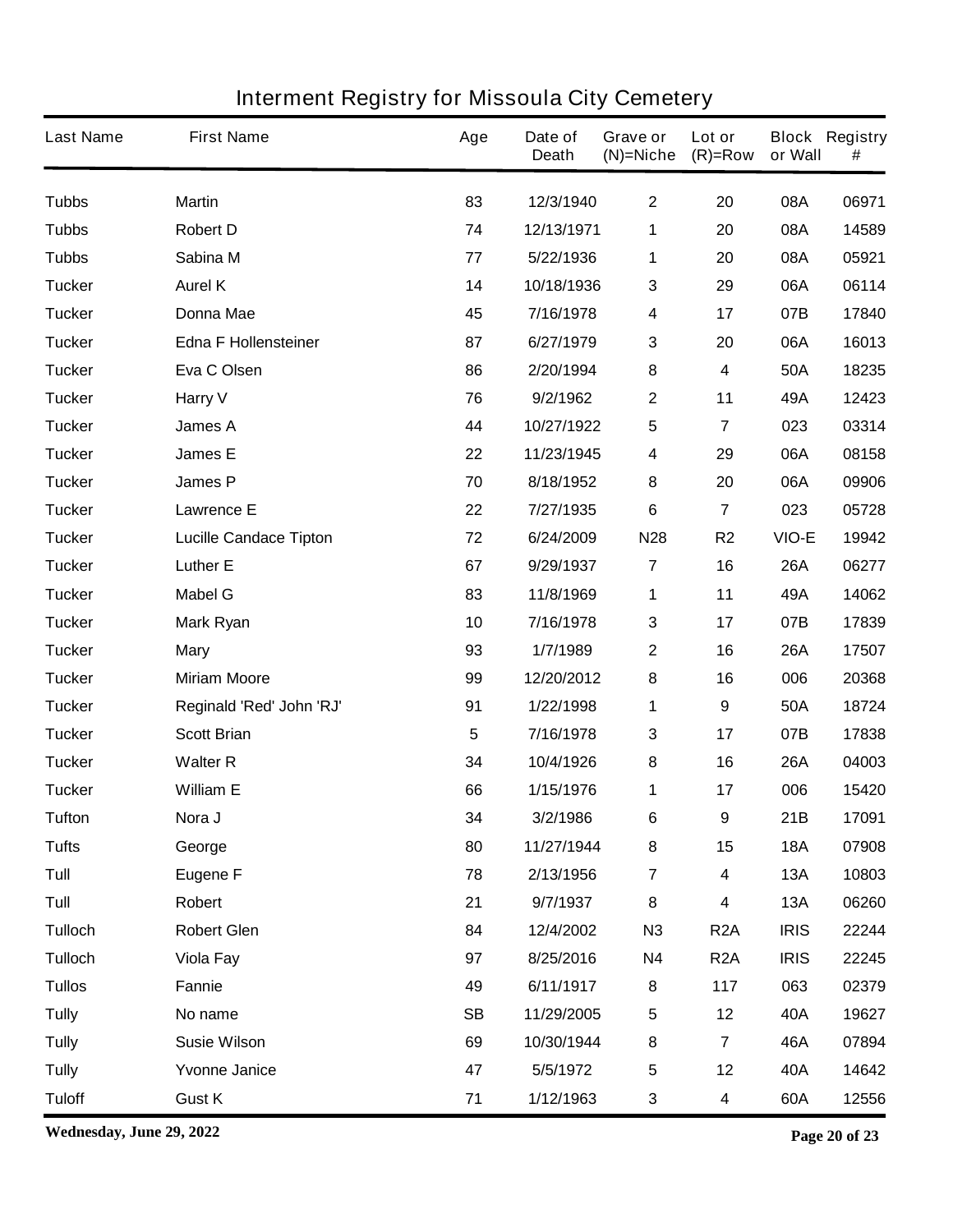| <b>Last Name</b> | <b>First Name</b>             | Age   | Date of<br><b>Death</b> | Grave or<br>$(N)$ =Niche | Lot or<br>$(R)=Row$ | or Wall    | <b>Block Registry</b><br># |
|------------------|-------------------------------|-------|-------------------------|--------------------------|---------------------|------------|----------------------------|
| <b>Tunison</b>   | <b>Edwin Everett</b>          | 65    | 9/21/1971               | $\mathbf{3}$             | 10                  | 03A        | 14496                      |
| Tuomisto         | Yeo                           | 7 mos | 1/21/1909               | $\overline{7}$           | 15                  | 063        | 01059                      |
| <b>Tupper</b>    | <b>Dorothy Pearl</b>          | 92    | 2/14/2004               | 1                        | 22                  | <b>19A</b> | 19424                      |
| <b>Tupper</b>    | Forest L 'Pappy'              | 83    | 4/30/1999               | ${\bf 8}$                | 5                   | 059        | 18904                      |
| <b>Tupper</b>    | GO                            | unk   |                         | 1                        | $\overline{7}$      | 017        | Ledger                     |
| <b>Tupper</b>    | <b>Gurdon D</b>               | 96    | 1/1/1944                | 1                        | $\overline{7}$      | 017        | 07674                      |
| <b>Tupper</b>    | <b>Harold Solon</b>           | 80    | 1/29/1964               | $\boldsymbol{2}$         | 22                  | <b>19A</b> | 12765                      |
| <b>Tupper</b>    | <b>Laura Carol</b>            | 68    | 4/13/1982               | 4                        | 11                  | 060        | 16478                      |
| <b>Tupper</b>    | Pearl M                       | 60    | 10/26/1947              | 1                        | 22                  | <b>19A</b> | 08630                      |
| <b>Turell</b>    | Mary E                        | 55    | 6/4/1949                | $\mathbf{3}$             | 1                   | 055        | 09036                      |
| Turi             | <b>Steve</b>                  | 59    | 3/24/1949               | $\mathbf{2}$             | 3                   | 38A        | 08988                      |
| Turi             | Theresa A                     | 65    | 5/4/1954                | 1                        | 3                   | 38A        | 10374                      |
| <b>Turk</b>      | Emil                          | 32    | 4/16/1904               | $\mathbf{3}$             | $\mathbf 2$         | 033        | 00345                      |
| <b>Turk</b>      | George W                      | 45    | 5/1/1914                | 4                        | $\mathbf{2}$        | 033        | 01862                      |
| <b>Turke</b>     | WR                            | 32    | 6/20/1875               | $\overline{7}$           | $\mathbf{2}$        | 017        | Ledger                     |
| Turman           | <b>Corinne McDonald Payne</b> | 70    | 12/19/1964              | 1                        | 3                   | 02A        | 13213                      |
| Turman           | George F                      | 74    | 7/12/1957               | 1                        | 3                   | 02A        | 11177                      |
| <b>Turmell</b>   | <b>Alfred Joseph</b>          | 62    | 3/15/1968               | 5                        | 10                  | 051        | 13862                      |
| <b>Turmell</b>   | <b>Ella Walton</b>            | 61    | 3/19/1972               | 4                        | 10                  | 051        | 14701                      |
| <b>Turnage</b>   | Anna                          | 90    | 10/8/1954               | $\mathbf{3}$             | 20                  | <b>12A</b> | 10469                      |
| <b>Turnage</b>   | Edward                        | 84    | 5/26/1965               | $\overline{7}$           | 15                  | 067        | 13133                      |
| <b>Turnage</b>   | William                       | 80    | 1/10/1961               | 4                        | 20                  | <b>12A</b> | 12091                      |
| Turner           | <b>Almison</b>                | 65    | 10/6/1914               | 5                        | 2                   | 066        | 01944                      |
| <b>Turner</b>    | Ania - AKA                    | 33    | 1/19/1937               | $\overline{7}$           | 19                  | 063        | 06193                      |
| <b>Turner</b>    | <b>Clarence M 'Pete'</b>      | 82    | 1/28/2001               | $\bf8$                   | 53                  | 01D        | 19110                      |
| <b>Turner</b>    | Dorothy Evans - AKA           | 33    | 1/19/1937               | $\overline{7}$           | 19                  | 063        | 06193                      |
| <b>Turner</b>    | <b>Effie M</b>                | 72    | 3/26/1979               | $\sqrt{5}$               | 1                   | 069        | 15970                      |
| <b>Turner</b>    | Elizabeth                     | 32    | 11/30/1923              | 4                        | 5                   | 061        | 03522                      |
| <b>Turner</b>    | <b>Flossie C</b>              | 72    | 7/3/1963                | $\overline{7}$           | 8                   | 01A        | 12724                      |
| <b>Turner</b>    | Grace - AKA                   | 30    | 1/30/1916               | $\bf 6$                  | 77                  | 063        | 02205                      |
| <b>Turner</b>    | <b>Henry</b>                  | 53    | 1/23/1941               | $\bf 6$                  | $5\phantom{.0}$     | 070        | 07008                      |
| <b>Turner</b>    | Ira D                         | 26    | 8/1/1901                | $\mathbf{3}$             | $\mathbf 2$         | 003        | 00037                      |
| <b>Turner</b>    | <b>Joyce Tenney</b>           | 84    | 12/3/2012               | 4                        | ${\bf 5}$           | 070        | 20319                      |

**Wednesday, June 29, 2022 Page 21 of 23**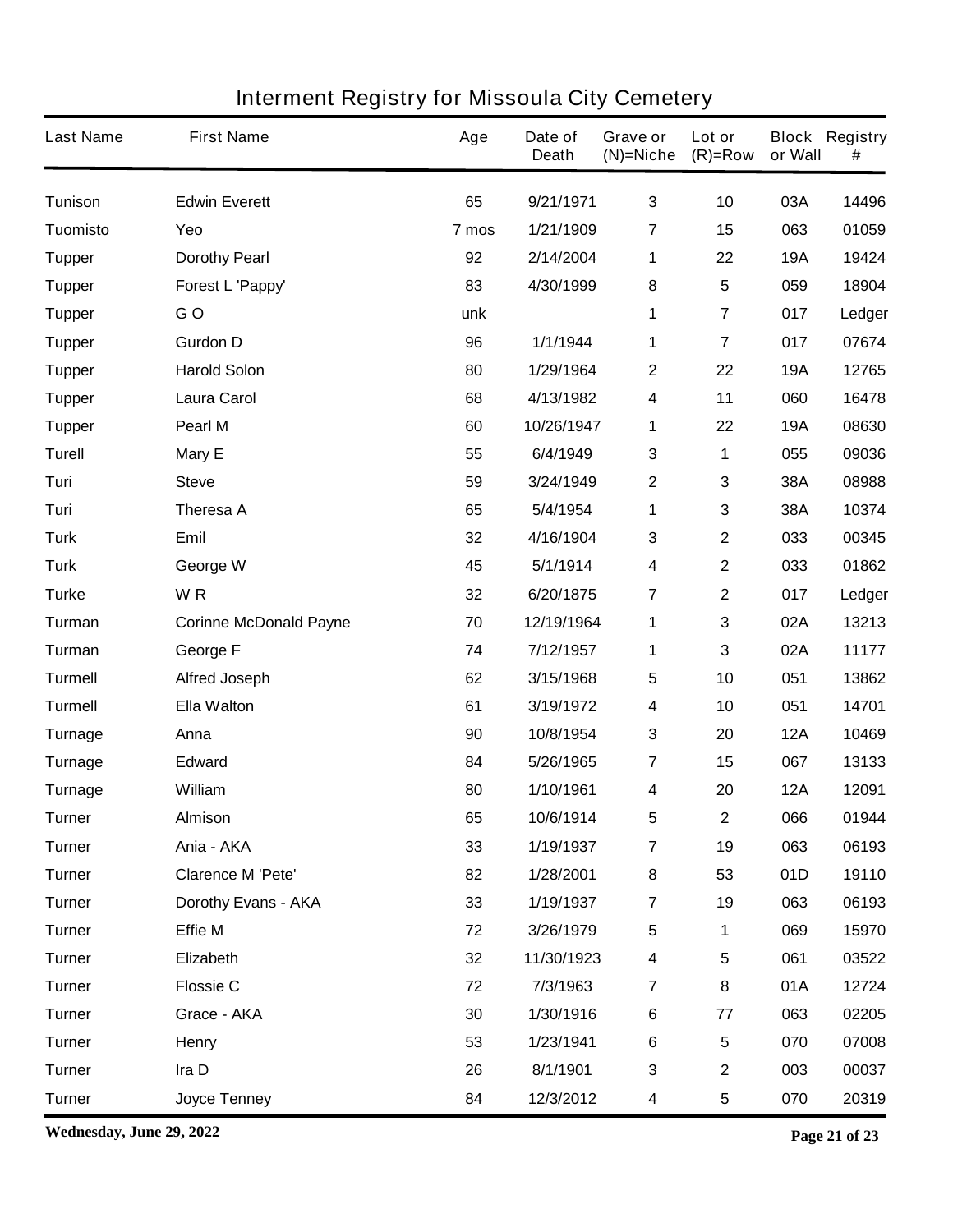| <b>Interment Registry for Missoula City Cemetery</b> |  |  |
|------------------------------------------------------|--|--|
|------------------------------------------------------|--|--|

| <b>Last Name</b>  | <b>First Name</b>               | Age            | Date of<br><b>Death</b> | Grave or<br>$(N)$ =Niche | Lot or<br>$(R)=Row$ | or Wall    | <b>Block Registry</b><br># |
|-------------------|---------------------------------|----------------|-------------------------|--------------------------|---------------------|------------|----------------------------|
| <b>Turner</b>     | Lela Merle                      | 26             | 2/6/1911                | $5\phantom{.0}$          | 1                   | 069        | 01403                      |
| <b>Turner</b>     | <b>Madison S</b>                | 68             | 9/15/1995               | 4                        | 1                   | 069        | 18506                      |
| <b>Turner</b>     | <b>Maude Brooks McCullough</b>  | 61             | 6/16/1952               | $5\phantom{.0}$          | 5                   | 070        | 09868                      |
| <b>Turner</b>     | <b>Nanna</b>                    | 76             | 11/25/1955              | 3                        | 1                   | 069        | 10736                      |
| <b>Turner</b>     | <b>Pelham Massey</b>            | 76             | 3/6/2002                | 4                        | 5                   | 070        | 19239                      |
| <b>Turner</b>     | <b>Samuel A</b>                 | 65             | 10/18/1957              | 8                        | 8                   | 01A        | 11237                      |
| <b>Turner</b>     | <b>Stacey</b>                   | 52             | 6/30/2020               | $\overline{7}$           | 21                  | 01B        | 19898                      |
| <b>Turner</b>     | <b>Thomas</b>                   | unk            | 2/18/1888               | 8                        | 1                   | 017        | Ledger                     |
| <b>Turner</b>     | <b>Thomas Adolph Jr</b>         | $\overline{2}$ | 4/15/1976               | 4                        | 19                  | 41A        | 15515                      |
| <b>Turner</b>     | <b>Thomas E</b>                 | 89             | 10/9/1965               | 4                        | 1                   | 069        | 13162                      |
| <b>Turner</b>     | <b>Wilma Nelson</b>             | 71             | 7/8/1994                | 8                        | 53                  | 01D        | 18280                      |
| <b>Turnquist</b>  | <b>Margaret Marie</b>           | 88             | 10/17/2013              | 5                        | 29                  | 03B        | 20390                      |
| <b>Turnquist</b>  | <b>Nels E</b>                   | 75             | 9/17/2000               | $\bf 6$                  | 29                  | 03B        | 19071                      |
| <b>Turpin</b>     | Joseph                          | 63             | 2/24/1916               | $\mathbf 2$              | 11                  | 005        | 02181                      |
| <b>Turrell</b>    | <b>Francis E</b>                | 87             | 1/11/1978               | $\mathbf{2}$             | 1                   | 033        | 15785                      |
| <b>Turrell</b>    | Joe S                           | 58             | 5/26/1970               | $\mathbf{2}$             | 11                  | 020        | 14198                      |
| <b>Turrell</b>    | Joseph                          | 37             | 11/15/1911              | 4                        | 1                   | 055        | 01521                      |
| <b>Turrell</b>    | <b>Mary Walsh</b>               | 87             | 10/2/1998               | 1                        | 11                  | 020        | 18840                      |
| <b>Turrell</b>    | <b>Robert T</b>                 | 77             | 6/22/1955               | $\overline{7}$           | 1                   | 033        | 10647                      |
| Turri             | George W                        | 51             | 8/21/1960               | 3                        | 11                  | 60A        | 11968                      |
| <b>Tuttle</b>     | George M                        | 89             | 6/2/1959                | 8                        | 15                  | 07A        | 11657                      |
| <b>Tuttle</b>     | Rose J                          | 53             | 5/24/1929               | 7                        | 15                  | 07A        | 04540                      |
| <b>Tutweiller</b> | <b>Bernard B</b>                | 55             | 8/30/1933               | $\bf 6$                  | 5                   | 038        | 05334                      |
| <b>Tweed</b>      | John                            | 52             | 1/17/1912               | 113                      | <b>NP</b>           | 009        | 01534                      |
| <b>Tweto</b>      | <b>Allan Douglas</b>            | 21             | 9/8/1952                | 3                        | 15                  | <b>12A</b> | 09923                      |
| <b>Tweto</b>      | <b>Benjamin</b>                 | 94             | 8/19/1978               | $\mathbf 2$              | 19                  | 24A        | 15875                      |
| <b>Tweto</b>      | <b>Catherine Ingrid</b>         | 3              | 1/7/1947                | $\mathbf 2$              | 16                  | 015        | 08455                      |
| <b>Tweto</b>      | <b>Clary E</b>                  | 79             | 11/13/1978              | 4                        | 15                  | <b>12A</b> | 15911                      |
| <b>Tweto</b>      | Dagmar L                        | 90             | 11/16/1978              | 1                        | 19                  | 24A        | 15915                      |
| <b>Tweto</b>      | <b>Oscar H</b>                  | 86             | 9/27/1982               | $\overline{\mathbf{5}}$  | 15                  | <b>12A</b> | 16547                      |
| <b>Twingley</b>   | <b>Harland K</b>                | 58             | 7/11/1982               | 8                        | 24                  | 03B        | 16512                      |
| <b>Tyler</b>      | <b>Beatrice Margaret Hughes</b> | 87             | 10/28/2010              | $\mathbf 2$              | 23                  | 03B        | 20099                      |
| <b>Tyler</b>      | <b>Charles Jay</b>              | 62             | 1/8/1910                | $\mathbf 2$              | $6\phantom{a}$      | 068        | 01233                      |

**Wednesday, June 29, 2022 Page 22 of 23**